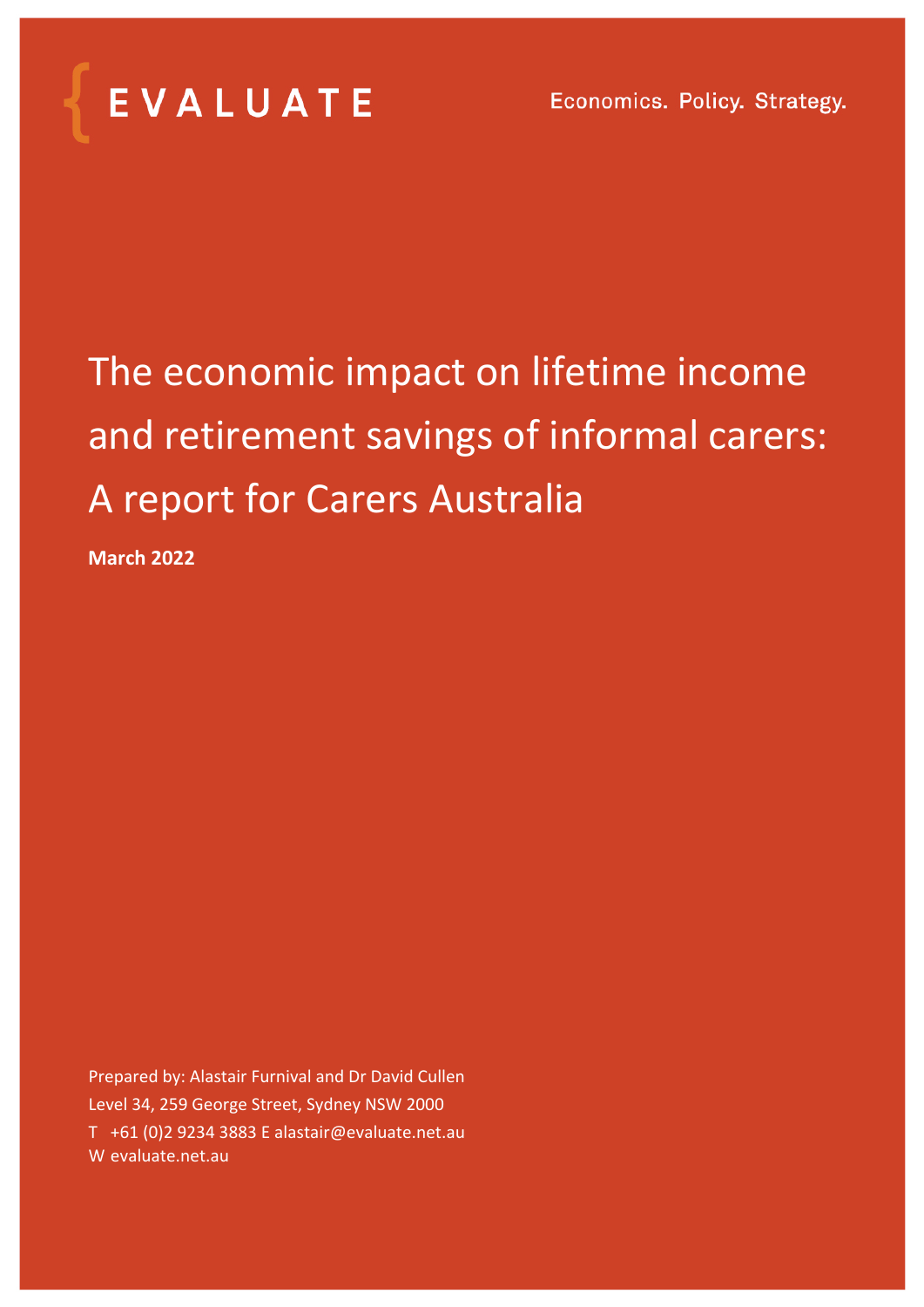

<span id="page-1-0"></span>Carers Australia is the national peak body representing the diversity of the 2.65 million Australians who provide unpaid care and support to family members and friends with a disability, chronic condition, mental illness or disorder, drug or alcohol problem, terminal illness, or who are frail aged.

Our vision is an Australia that values and supports all carers, where all carers should have the same rights, choices, and opportunities as other Australians to enjoy optimum health, social and economic wellbeing and participate in family, social and community life, employment, and education.

This report was commissioned by Carers Australia and the National Carer Network - our members, the peak carer organisations in each state and territory.



Any views and recommendations contained in this report do not necessarily reflect the views of Carers Australia or the National Carers Network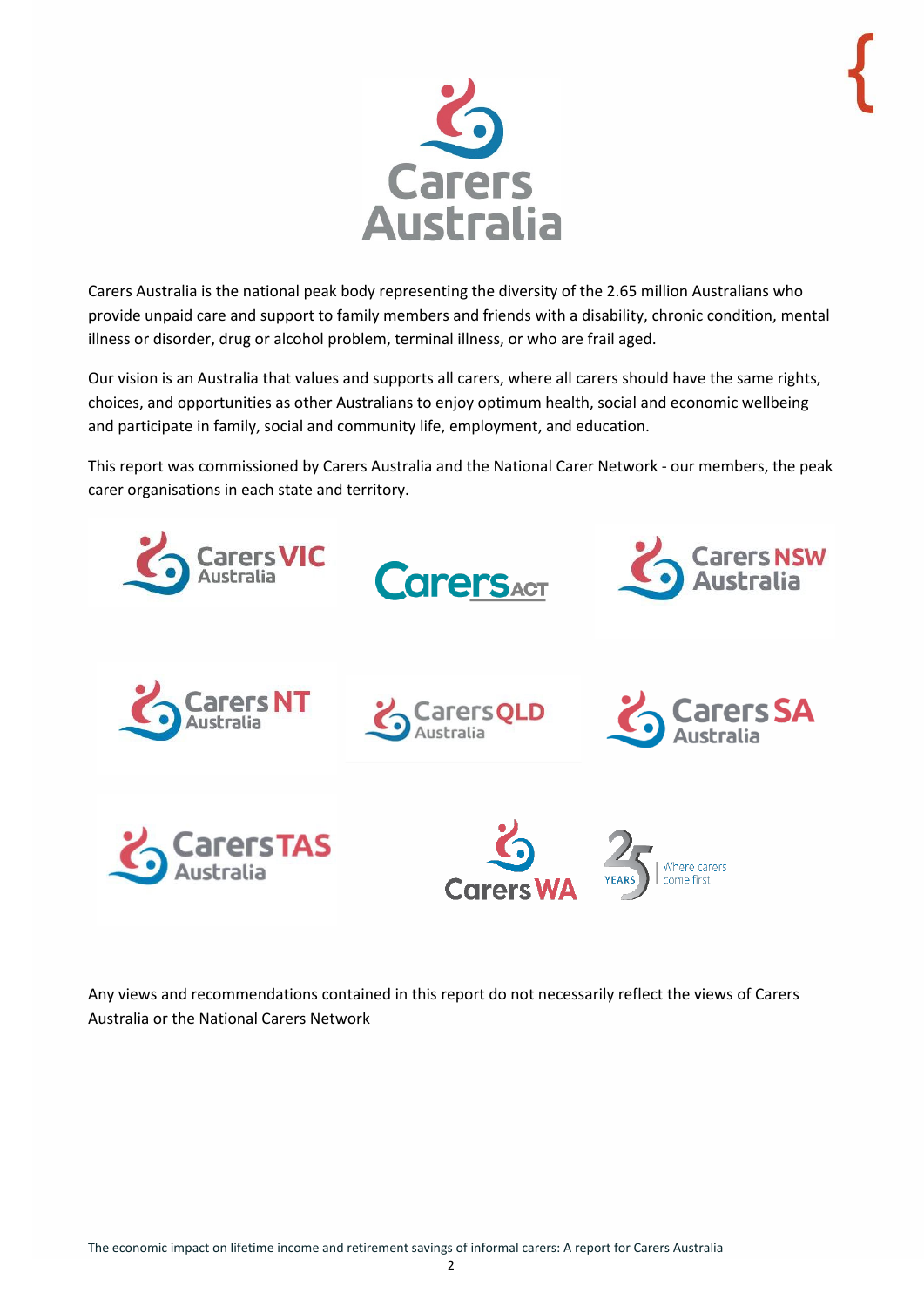# About Evaluate

Evaluate's primary goal is to identify long-term solutions to ensuring the sustainability of Australia's admirable social compact, including universal access to healthcare and education as well as the supply of aged care, housing and other social infrastructure.

Our approach is based on a traditional microeconomic toolkit, moderated by the knowledge that social services are accessed by people with a vast variety of experience, needs and resources. Consequently, Evaluate has no bias towards either public or private supply of services, noting that the different access and welfare needs of Australians typically require a mix of both. Evaluate's Principals are also familiar with a range of international markets for social services – particularly healthcare – including in a number of European and Asian countries.

### <span id="page-2-0"></span>About the Authors

### **Alastair Furnival, Principal**

Alastair Furnival has a background in public policy, economics and political strategy. Prior to co-founding Evaluate, Alastair was Chairman of a leading public affairs firm, a Vice-President at Boston-based Charles River Associates, and regional chief economist for a multinational food company. He has been an advisor to various Federal and State Governments, including as a Chief of Staff to health and ageing Ministers in the Howard and Abbott Governments.

Alastair's practice is in two areas: the efficiency of social policy finance, including health, ageing, education and housing; and the dynamics of domestic and international markets, in which he has provided expert counsel on questions as diverse as competition policy, supply chain development, intellectual property regulation and the operation of free trade agreements. On the latter, he has extensive experience not only in Australia but also in China, Indonesia and other parts of Asia and the Pacific.

In the social policy sector, Alastair specialises in the development of novel modelling approaches to complex questions, bringing together microeconomic analysis with game theory. He is a member of the International Health Economics Association and has a particular focus on optimising the mix of public and private finance for health goods.

Alastair holds a Bachelor of Arts from the University of Queensland and a Master of Commerce from the University of Sydney as well as a Master of Arts from Franciscan University. He sits on the Strategic Advisory Board of the Journal of Public Affairs and is a Member of the Economics Roundtable of Research Australia. Alastair teaches economics at Australian Catholic University, and is a Senior Fellow at the University's PM Glynn Institute.

#### **David Cullen, Senior Consultant**

Dr David Cullen is internationally recognised as one of Australia's leading health economists, with a special interest in the economics of social services, and was President of the OECD's Expert Group on the Economics of Prevention in 2014 and 2015. He has also written extensively on the problems inherent in designing both public and private long term care insurance schemes.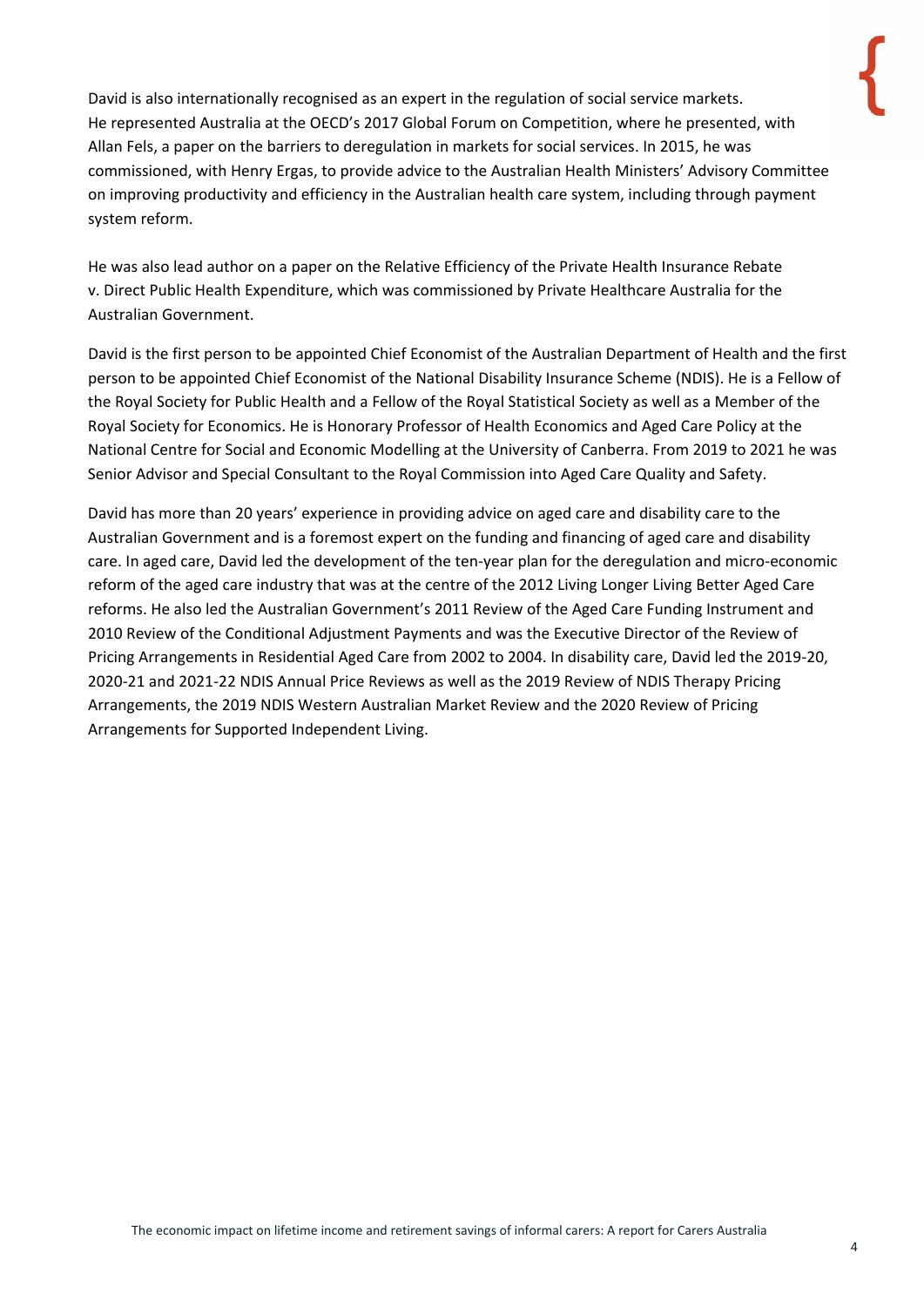# **Table of Contents**

| Policy Option 1 - Government pays Superannuation Guarantee Contribution on the Carer Payment . 33 |
|---------------------------------------------------------------------------------------------------|
|                                                                                                   |
|                                                                                                   |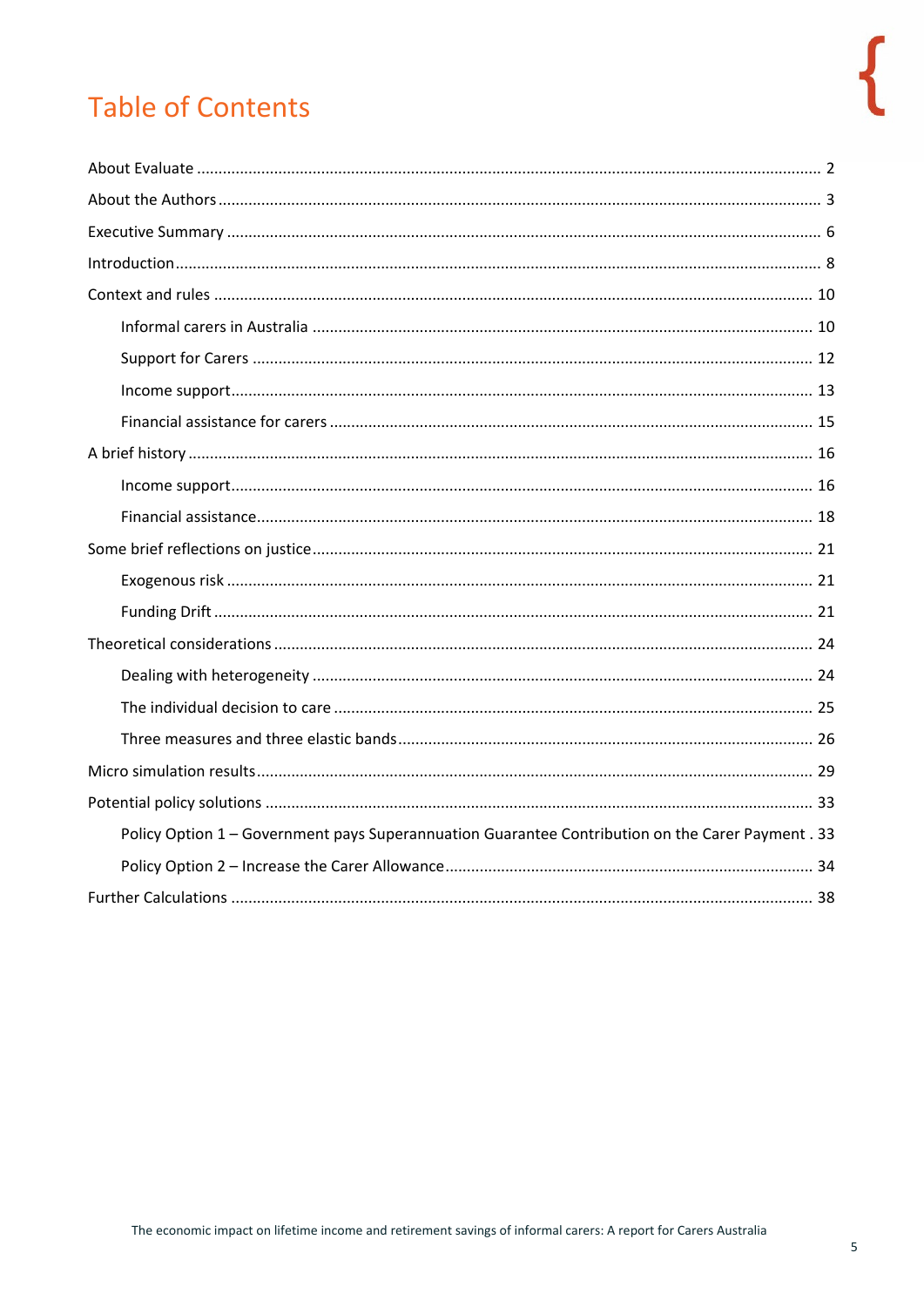# <span id="page-5-0"></span>Executive Summary

This document has been prepared by Evaluate on behalf of Carers Australia. Evaluate is an independent private economic consulting practice, with a particular focus on social policy.

This paper describes the construction and outputs of a microsimulation model which looks at the economic impact of informal care on the lifetime income and retirement savings of Australian carers. It is therefore a model of opportunity cost from the carer perspective, and complements previous work undertaken for Carers Australia looking at alternative or replacement cost.

As context for the model, a comprehensive overview of the circumstances, rules and history of carer subsidies in Australia is provided, which also provides the basis for potential policy changes. In particular, it is noted that the historical rationale for carer payments was that they would substitute for care otherwise provided professionally in a nursing home (and at significantly lower cost).

Over time, this has been decoupled. Whereas at the introduction of the first carer benefit (the Domiciliary Nursing Care Benefit) it was equivalent to 33% of the Australian Government Extensive Nursing Home Benefit payable in respect of a person in an approved Nursing Home and receiving extensive care, by 1992 this had fallen to 7.9%, and is now only 6%. Similarly, whereas it was originally around 25% of the income of a couple on the basic age pension, it has now fallen to 10%. The problem for carers, and for the Government which relies on informal supply, is that: where the rewards for caring are reduced; the opportunity cost of care increases; and fewer prospective informal carers will be willing to meet demand.

The consequence of this is an increase in demand for substantially more expensive formal care, including residential care. This means that reducing the share of funding for informal care is a false saving.

The model simulates the full distribution of carer impacts in Australia, variously including observed distributions of:

- Gender;
- Age at first call to care;
- Duration of care;
- Employment status before and after caring;
- Income before caring; and
- Superannuation balance at commencement of caring.

At the mean, and at current subsidy settings, Australian carers will lose:

- \$392,500 in lifetime earnings to age 67; and
- \$175,000 in superannuation at age 67.

Some who are carers for extended periods of time will lose substantially more, with the most affected 10% losing at least \$940,000 in lifetime income, and \$444,500 in retirement savings.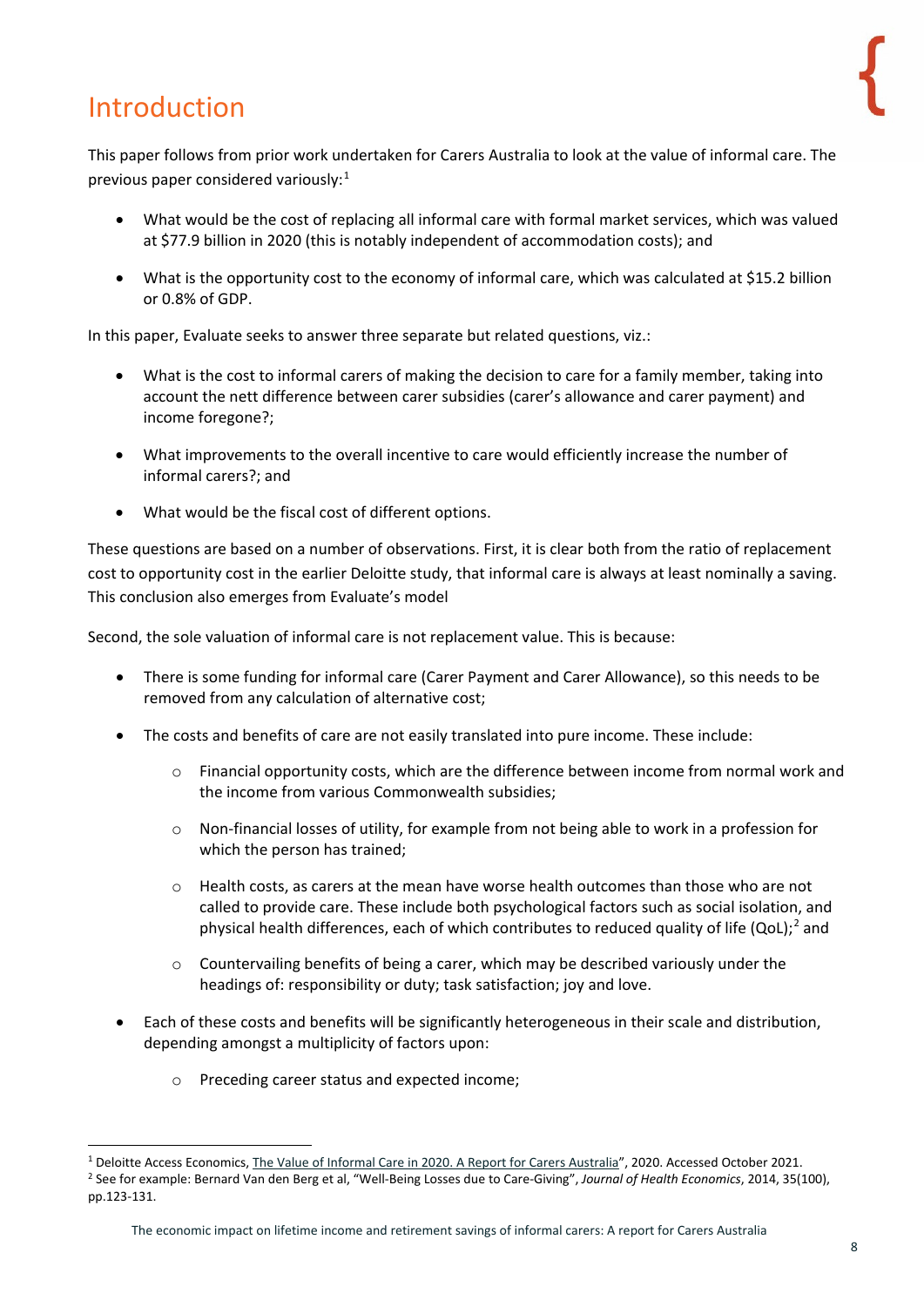- o Other socio-economic factors (is there wealth which makes income foregone less important?);
- $\circ$  Age and proximity to end of expected working life, or for that matter whether someone is post-retirement; and
- o Expected duration of care responsibilities.
- Further to the above, there remains the question as to whether there is any available alternative in terms of formal substitute care, if the potential carer were to prefer remaining in work. This is a matter of universal supply constraints, which are particularly amplified in regional Australia.

In the absence of appropriate survey data on how carers subjectively value the care experience, however, the only common metric which can be used is financial impact. This is felt in two ways: first in terms of lost income during working life; and second, in the longer-term reduction in the accrual of superannuation caused by foregone income. This is an opportunity cost valuation.

Both income and superannuation measures are central to the microsimulation model developed in support of this paper.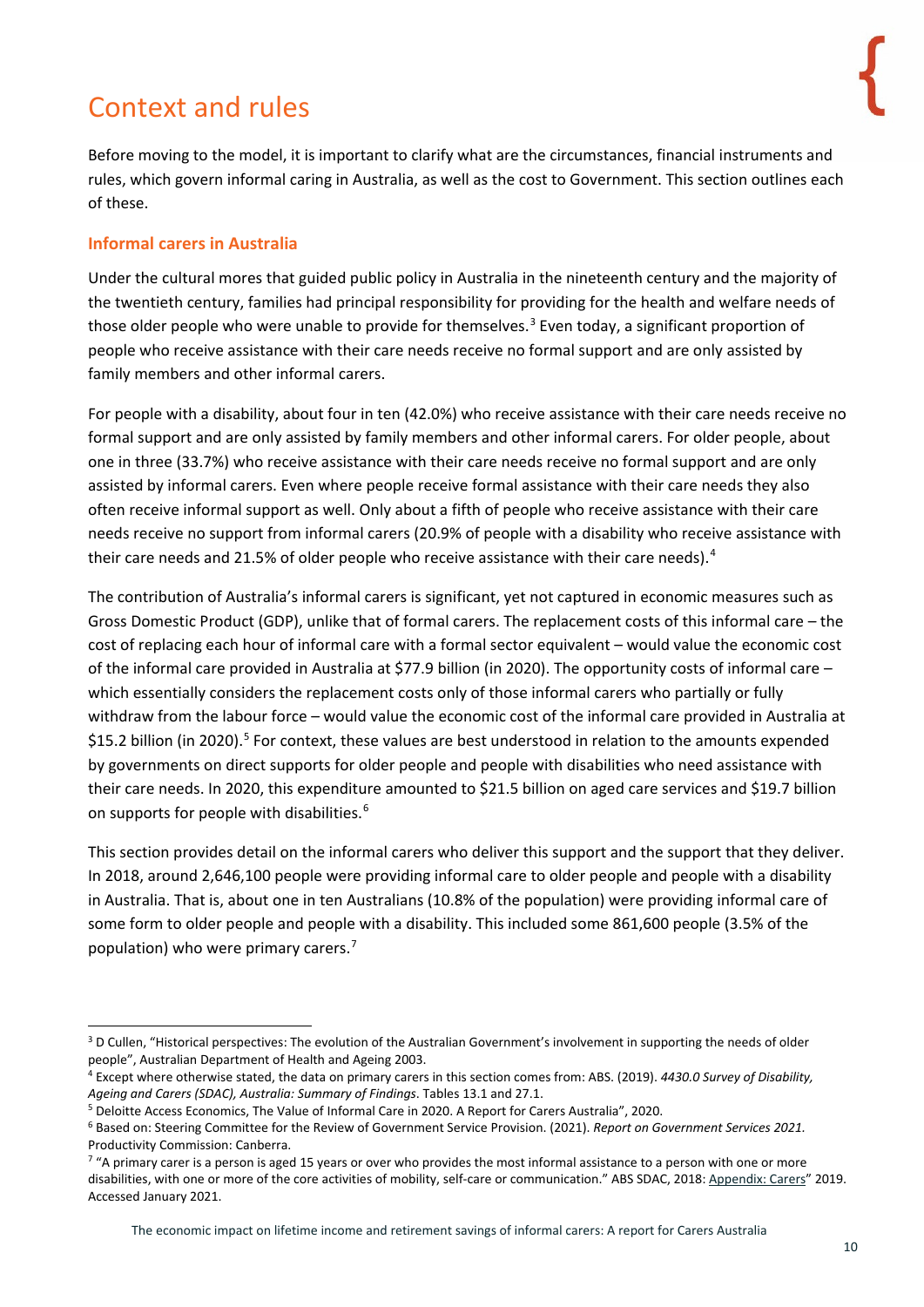The share of the Australian population who provide informal care at least weekly (13.8% in 2018) is slightly higher than the average share across OECD countries (12.6%). It is significantly below the share in the United Kingdom (1[8](#page-10-0).2%) but higher than the share in the USA (6.9%).<sup>8</sup>

Most informal carers in Australia are spouses, but adult children and in particular daughters, are also often informal carers. Almost half (46.7%) of older people who receive informal care receive that care from a spouse and more than quarter (29.6%) receive that care from a daughter. Only about one in ten (12.2%) older people who receive informal care receive that care from someone who is not a relative. For people of all ages with a disability who live in a household and who receive informal care, about eight in ten (40.5%) receive that care from a partner and slightly more than a quarter (27.0%) receive that care from a parent. Again, only one in ten (12.3%) people of all ages with a disability who live in a household and who receive informal care receive that care from someone who is not a relative.

Primary carers are overwhelmingly female (71.8% of all primary carers). They are also older, on average, than the Australian population. More than a quarter of primary carers (26.6%) are aged 65 or older. Only one in ten (11.1%) primary carers are aged between 15 and 34 – whereas this age group makes up a third (34.3%) of the population aged 15 or older. Primary carers are also more likely than the general population to have a disability themselves. Over one-third (37.4%) of primary carers had a disability in 2018, which is more than twice the rate of non-carers (15.3%). About 7.0% of primary carers reported having a profound or severe limitation themselves.

Economically, people who provide informal care are likely to earn less than those who do not. In 2018, the median gross personal income per week for people who provided no informal care was \$863 compared to \$525 for primary carers and \$729 for other informal carers. They are also much more likely to be in receipt of government pensions or allowances. Government pensions or allowances were the main source of income for 46.4% of primary carers and 26.5% for other informal carers, compared to 17.6% for people who provided no informal care. Caring also has an impact on workforce participation. For people aged 15-64, some 58.8% of primary carers were in the labour force, compared to 81.5% for people who provided no informal care and 76.6% for other informal carers. Primary carers are more likely to own their own home (37.4%) compared to people who provide no informal care (26.8%).

Note, however, that some of these economic differences are, at least in part, artefacts of the age and gender distributions of informal carers compared to the general population. These existing disparities do, however, appear to be heightened by the opportunity costs of care-giving.

Carers provide a wide range of support. Some carers provide full-time care, and in other instances formal and informal carers share responsibilities. Informal care can be a substitute for or supplement to domestic, personal care or nursing work.<sup>[9](#page-10-1)</sup> Carers may provide assistance to the person for whom they care with mobility issues, communication issues, medication management, personal care, household chores, property maintenance and transport. Carers also frequently provide emotional, social and financial support.<sup>[10](#page-10-2)</sup>

In 2018, almost three quarters of primary carers (74.0%) reported assisting the person for whom they cared with mobility issues – for example, assisting the person to get in or out of bed or to move about. More than half reported providing assistance with self care (56.5%) – for example, assistance with bathing or toileting. More than half (54.1%) also reported providing assistance with communication.

<span id="page-10-0"></span><sup>8</sup> OECD, *Health at a Glance 2021: OECD Indicators.* Paris: OECD Publishing, 2021, Figure 10.16.

<span id="page-10-1"></span><sup>9</sup> F Colombo et al, "Help Wanted?: Providing and Paying for Long Term Care", OECD Publishing: Paris, 2011, p.136.

<span id="page-10-2"></span><sup>10</sup> Carers Australia, *About carers webpage*[, https://www.carersaustralia.com.au/about-carers/,](https://www.carersaustralia.com.au/about-carers/) Accessed November 2021.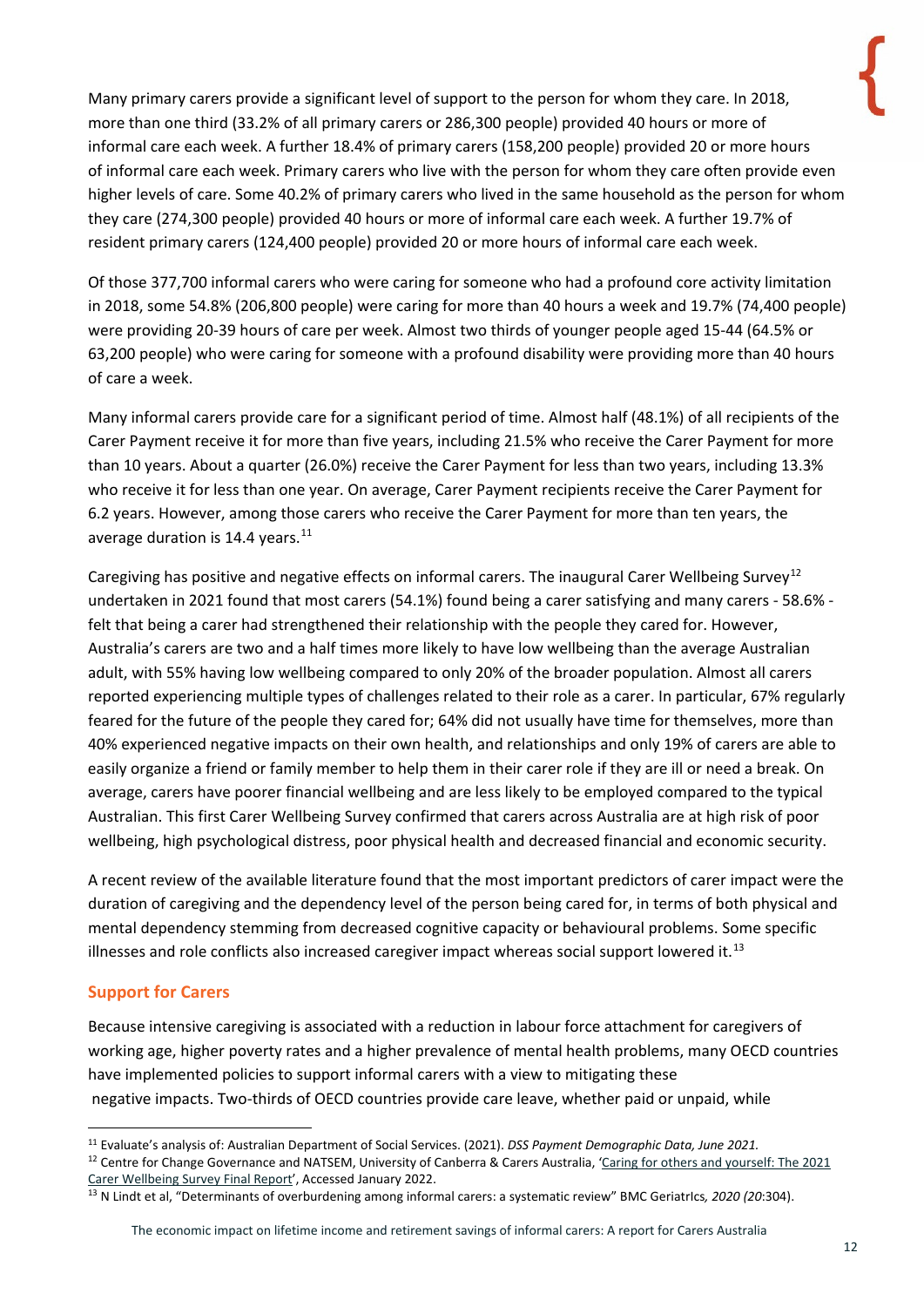The share of the Australian population who provide informal care at least weekly 13.8 in 2018 is slightly higher than the average share acros OECD countries 12.6. It is significantly below the share in the United ingdom 18.2 but higher than the share in the USA 6.9.

Most informal carers in Australia are spouses, but adult children and in particular daughters, are also often informal carers. Almost half 46.7 of older people who receive informal care receive that care from a spouse and more than uarter 29.6 receive that care from a daughter. Only about one in ten 12.2 older people who receive informal care receive that cae from someone who is not a relative. For peopleof all ages with a disability who live in a household and who receive informal care, about eight in ten 40.5 receive that care from a partner and slightly more than a uarter 27.0 receive that care fro m a parent. Again, only one in ten 12.3 people of all ages with a disability who live in a household and whoreceive informal care receive that care from someone who is not a relative.

Primary carers are overwhelmingly female 71.8 of all primary carers. They are also older, on average, than the Australian population. More than a uarter of primary carers 26.6 are aged 65 or older. Only one in ten 11.1 primary carers are aged between 15 and  $34 -$  whereas this age group makes up a third 34.3 of the population aged 15 or older. Primary carers are also more likely than the general population to have a disability themselves. Over one-third 37.4 of primary carers had a disability in 2018, which is more than twice the rate of non-carers 15.3. Ab out 7.0 of primary carers reported having a profound or severe limitation themselves.

Economically, people who provide informal care are likely to earn less than those who do not. In 2018, the median gross personal income per week for people who provided no informal care was \$863 compared to \$525 for primary carers and \$729 for other informal carers. They are also much more likely to be in receipt of government pensions or allowances. Government pensions or allowances were the main source of income for 46.4 of primary carers and 26.5 for other informal carers, compared to 17.6 for people who provided no informal care. Caring also has an impact on workforce participation. For people aged 164, some 58.8 of primary carers were in the labour force, compared to 81.5 for people who provided no informal care and 76.6 for other informal carers. Primary carers are more likely to own their own home 37.4 compared to people who provide no informal care 26.8.

Note, however, that some of these economic differences are, at least in part, artefacts of the age and gender distributions of informa carers compared to the general population. These existing disparities do, however, appear to be heightened by the opportunity costs of care-giving.

Carers provide a wide range of support. Some carers provide fultime care, and in other instances formal and informal carers share responsibilities. Informal care can be a substitute for or supplement to domestic, personal care or nursing work? Carers may provide assistance to the person for whom they care with mobility issues, communication issues, medicaion management, personal care, household chores, property maintenance and transport. Carers also freuently provide emotional, social and financial support.<sup>10</sup>

In 2018, almost three uarters of primary carers 74.0 reported assisting the person for who m they cared with mobility issues -for example, assisting the person to get in or out of bed or to move about More than half reported providing assistance with self care 56.5 - for example, assistance with bathing or toileting. More than half 54.1 als o reported providing assistance with communication.

<sup>&</sup>lt;sup>8</sup> OECD, Health at a Glance 2021: OECD Indicators. Paris: OECD Publishing, 2021, Figure 10.16.

<sup>&</sup>lt;sup>9</sup> F Colombo et al, elp anted: Providing and Paying for Long Term Care, OECD Publishing: Paris, 2011,p.136.

<sup>&</sup>lt;sup>10</sup> Carers Australia, About carers webpage, https:www.carersaustralia.com.auabout -carers , Accessed November 2021.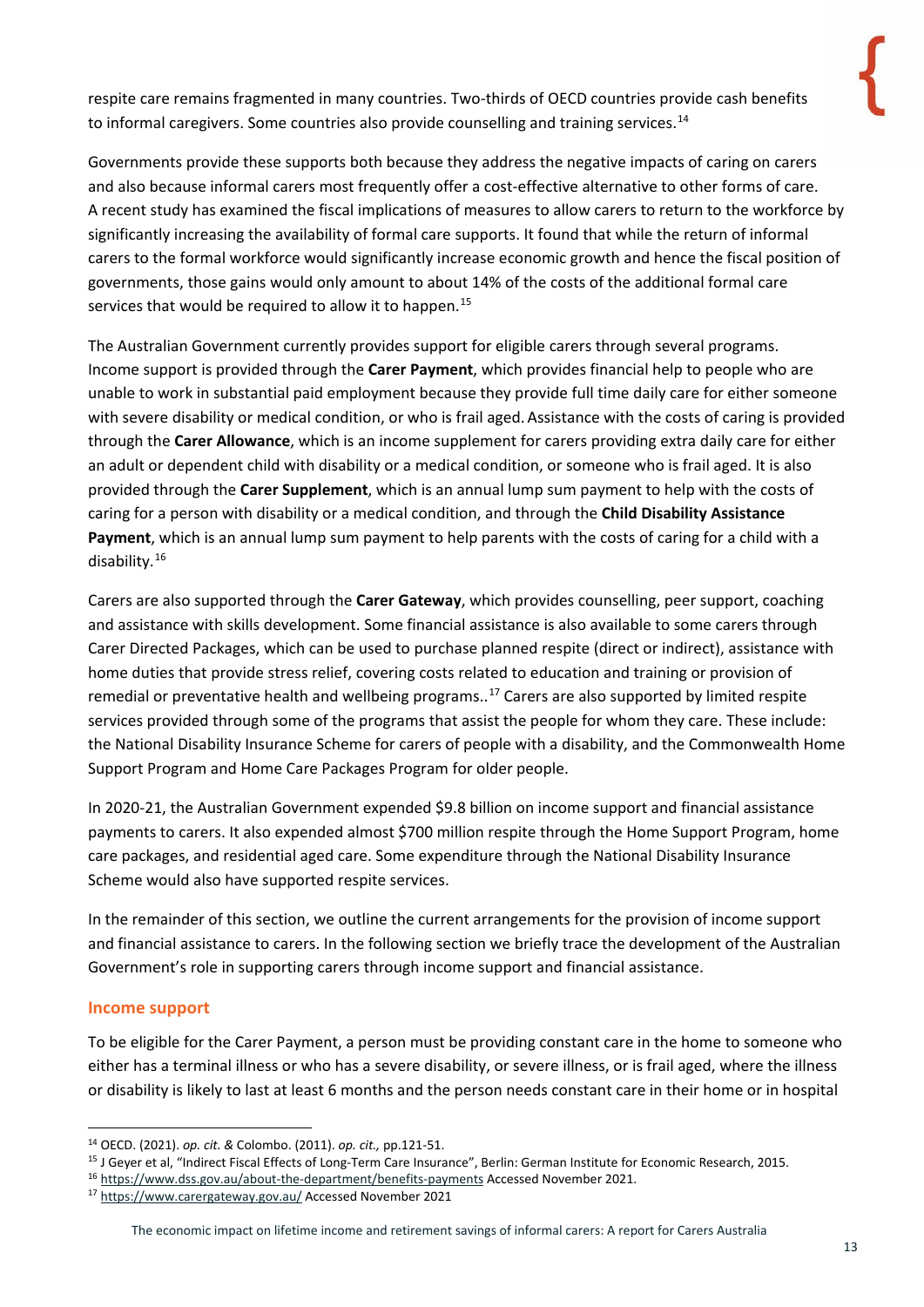and the carer will continue to provide care when they are discharged. Both the carer and the person cared for must also be Australian residents. Carer Payment recipients can engage in employment or study for up to 25 hours per week (including travel time) and remain eligible for payment.

The maximum rate of Carer Payment payable to an individual depends on whether or not they are in a relationship; and on whether or not they are a homeowner. These maximum rates are the same as for other income support payments like the Age Pension and the Disability Support Pension. The amount of Carer Payment payable to an individual depends on their income and assets. The amount of Carer Payment payable to a person is equal to the relevant maximum rate reduced by the amount determined by the income test or by the amount determined by the assets test, whichever is the greater reduction. The means test is the same as that which applies to other income support payments like the Age Pension and the Disability Support Pension. The income-tested reduction amount is equal to 50% of the assessable income of the individual (or the couple) above the level of the relevant income free threshold. The asset-tested reduction amount is equal to 7.8% of the assessable assets of the individual (or the couple) above the level of the relevant asset free threshold. The Carer Payment does not count as taxable income if both the carer and the person cared for are both under the Age Pension eligibility age.

In June 2021, some 300,121 people were in receipt of the Carer Payment. That is, some 1.5% of all Australians aged 16 or older were in receipt of the Carer Payment. About a third of primary carers (32.4%) were in receipt of the Carer Payment. The number of Carer Payment recipients has grown significantly in the last twenty years (from 57,816 in 30 June 2001) at an average annual growth rate of 8.6% – about six times the rate of growth of Australia population.<sup>[18](#page-13-0)</sup>

Almost three quarters of all Carer Payment recipients (70.6%) are female and slightly more than half (52.9%) have a partner. Almost three quarters of all Carer Payment recipients (70.5%) are aged 45 or older, including 18.8% who are aged 65 or older. Only about one in ten Carer Payment recipients (12.4%) are aged under 35 and only 2.6% are aged under 25. Some 6.1% of all Carer Payment recipients identify as Indigenous and 35.3% of Carer Payment recipients were not born in Australia.

Almost half (48.1%) of all recipients of the Carer Payment receive it for more than five years, including 21.5% who receive the Carer Payment for more than 10 years. About a quarter (26.0%) receive the Carer Payment for less than two years, including 13.3% who receive it for less than one year. On average, Carer Payment recipients receive the Carer Payment for 6.2 years. However, among those carers who receive the Carer Payment for more than ten years, the average duration is 14.4 years.

Recipients of the Carer Payment often transition to or from other income support payments. Only 5.0% of Carer Payment recipients are in receipt of income support payments (of any kind) for less than one year and 45.0% are in receipt of income support payments for more than ten years. The average duration on income support for Carer Payment recipients is 10.9 years (18.5 years for those who are in receipt of income support payments for more than ten years).

The cost of the Carer Payment to the Australian Government in 2020-21 was \$6.5 billion – equivalent to 8.4% of the combined amount expended in the same year on the Age Pension, Disability Support Pension and Carer Payment. In the 20 years from 2001 to 2021, Australian Government expenditure on income support for carers grew in nominal terms by \$6.0 billion – an annual average nominal growth rate of 13.9%. Over the next decade (to 2032), expenditure is projected to more than double in nominal terms to \$18 billion.

<span id="page-13-0"></span><sup>18</sup> Except where otherwise specified the data in this section are drawn from: Australian Department of Social Services, *DSS Payment Demographic Data, June 2021*, and from the annual reports of the Australian Department of Social Services and its predecessors.

The economic impact on lifetime income and retirement savings of informal carers: A report for Carers Australia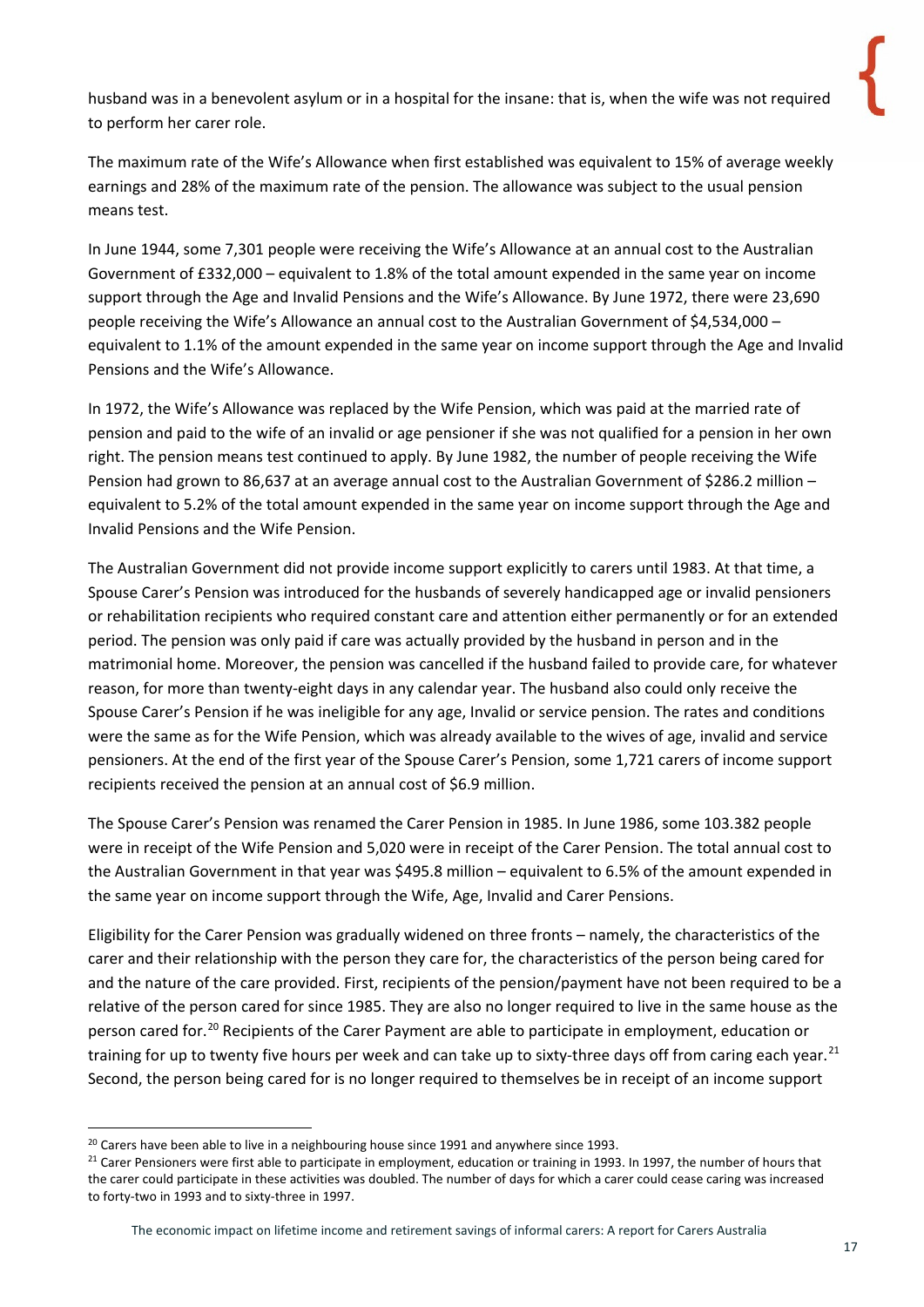payment.<sup>[22](#page-17-1)</sup> Third, the constant care and attention requirement was replaced in 1988 by the requirement that personal care in connection with bodily functions (including eating, toileting and medication) or constant supervision to prevent injury to the person being cared for or others was required.

From 1995, no new people were able to receive the Wife's Pension. Instead, new applicants needed to meet the eligibility criteria for the Carer Pension. From 1997, the Carer Pension was renamed the Carer Payment.

In 1943, the maximum rate of the income support payment for carers was equivalent to 15% of average weekly earnings and 28% of the maximum rate of the pension. In 2021, the maximum rate of income support for carers, which is now equivalent to the maximum rate of the Age/Disability Support Pension, was equivalent to 27.8% of average weekly ordinary time earnings for singles and 21.0% for members of couples.

#### <span id="page-17-0"></span>**Financial assistance**

The Australian Government has provided financial assistance with the costs of caring to carers since 1972 through a series of programs, including the Domiciliary Nursing Care Benefit, from 1972 to 1997; the Handicapped Child's Allowance, from 1974 to 1987; the Child Disability Allowance, from 1987 to 1999; the Carer Allowance, from 1997; the Child Disability Assistance Payment, from 2008; and the Carer Supplement, from 2009.

Figure 2 provides further details on how the level of financial assistance provided to carers by the Australian Government has grown over the last fifty years.



#### **Figure 2: Expenditure on Financial Assistance for Carers, 1972-73 to 2020-21**

<span id="page-17-1"></span><sup>&</sup>lt;sup>22</sup> In 1991, the eligibility criterion was extended to include severely handicapped people in receipt of any income support payment. This criterion was further widened in 1996, when the Carer Pension became payable even where the person receiving care was not receiving a security payment.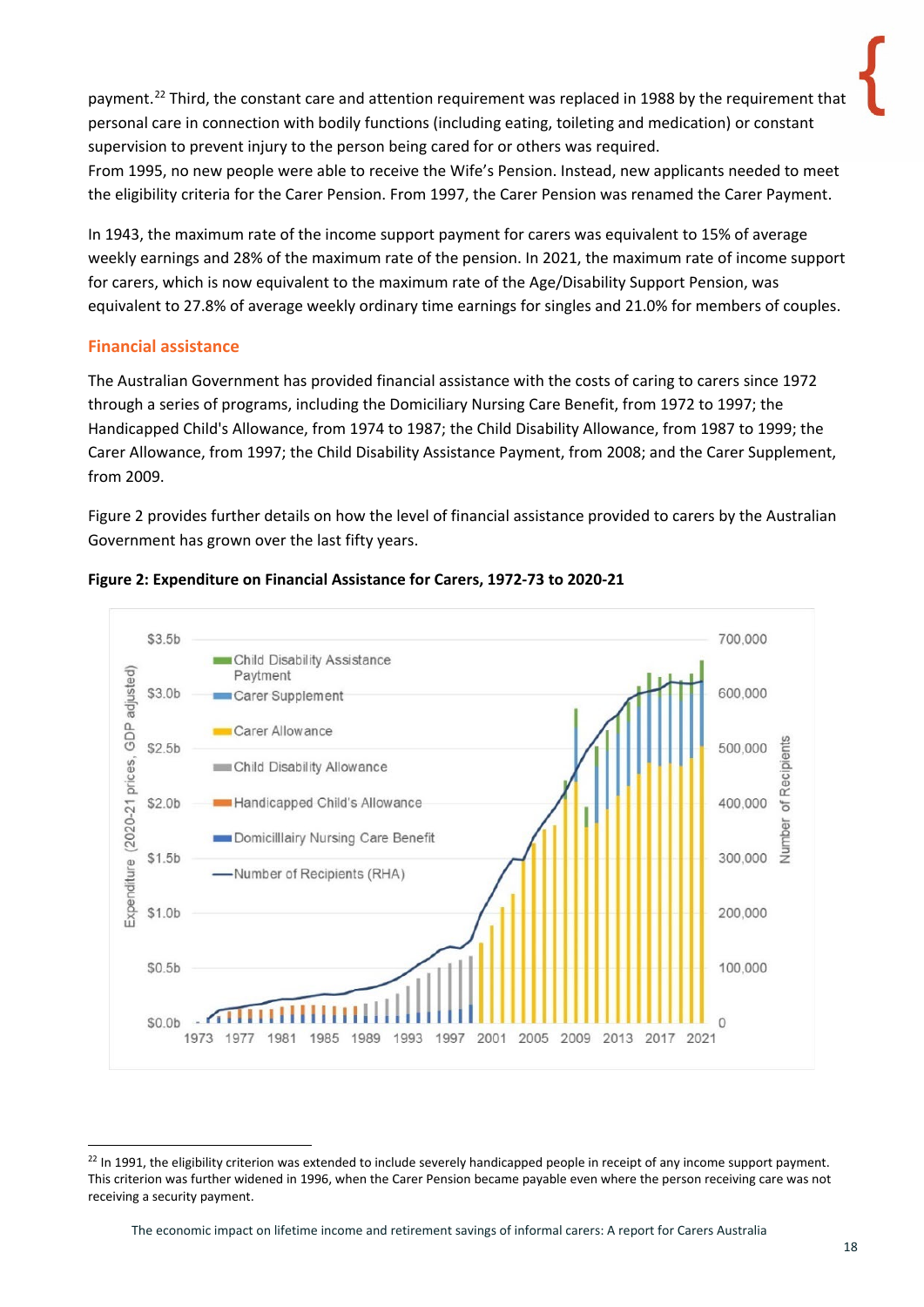It is evident here that the past decade, and particularly the past five years, have been a period of relatively modest growth compared to the preceding two decades.

The Commonwealth introduced the Domiciliary Nursing Care Benefit in 1972 at the same time as the Wife's allowance was phased out. The benefit was designed to support those carers who had responsibility for the provision, in their home, of the professional nursing care and supportive services required by an older relative on a continuing and regular basis. Through this benefit the Commonwealth sought to assist carers and to provide an incentive towards home care as an alternative to institutional care. The benefit was paid to the carer, with eligibility criteria applying to both the carer and the person they cared for. The statutory criteria for eligibility for the benefit were that the person being cared for had to be sufficiently ill or disabled to be approved for admission to a nursing home under the *National Health Act 1953*. A doctor's certificate was used to establish entitlement. The person being cared for also had to be at least sixty-five<sup>[23](#page-18-0)</sup> and had to be related to the carer who received the benefit. Finally, the carer had to provide adequate nursing care of the person in the home in which both the person and the carer lived. A registered nurse had to certify that they visited at least twice weekly.

The rationale for the benefit was to provide assistance with the costs of home care for people who would otherwise be admitted to a nursing home. As the benefit was not intended to be an income support payment, no income or assets test was applied to it and it was not considered to be taxable income. Initially, the rate of the benefit was set at \$28 per fortnight. The rate was such that it provided a 25 per cent supplement to the income of a couple whose only income was from the Age Pension. The rate remained fixed until 1980, when it was increased to \$42 per fortnight. It then remained fixed again until 1993, when it was raised to \$52 per fortnight. After 1993, the rate was indexed annually by the CPI.

The real (CPI-adjusted) value of the financial assistance payment for carers was significantly eroded over time. Between, 1972-73 and 1998-99, the real value of the Domiciliary Nursing Care Benefit decreased by 60.8 per cent. The decline in value is even more marked when compared to the cost of long term institutional care. When the benefit was first introduced, its value was equivalent to 57.1% of the average Nursing Home Benefit. By 1998-99, its value was equivalent to 7.9%of the average Residential Care Subsidy and to around 5% of the average Australian Government subsidy paid for high level (nursing home) residential care. However, the other support programs that were by then available to carers and the people they care for must be taken into account in assessing the effect of this apparent decline. Through these programs, like the Home and Community Care Program and the National Respite for Carers Program, significant levels of additional support were now available to carers and the people for whom they cared.

In 1974, the Handicapped Child's Allowance of \$10 per week was introduced for parents or guardians caring for severely handicapped children under the age of 16 years who were at home and in need of constant care and attention on a permanent or long-term basis. The allowance was not taxable, nor was it subject to an income test. In 1977, eligibility for the Handicapped Child's Allowance was extended to persons caring for children who were substantially, rather than severely, handicapped. In 1987, the Handicapped Child's Allowance was replaced by the Child Disability Allowance. The new allowance was payable at the rate of \$144 per month.

At the time of the introduction of the Handicapped Child's Allowance, the amount of the allowance was slightly more than two-thirds (71.4%) of the amount of the Domiciliary Nursing Care Benefit. By contrast, the rate of the new Child Disability Allowance was equal to 171% of the rate of the Domiciliary Nursing Care

<span id="page-18-0"></span><sup>&</sup>lt;sup>23</sup> From 1979, the lower age limit was reduced to sixteen.

The economic impact on lifetime income and retirement savings of informal carers: A report for Carers Australia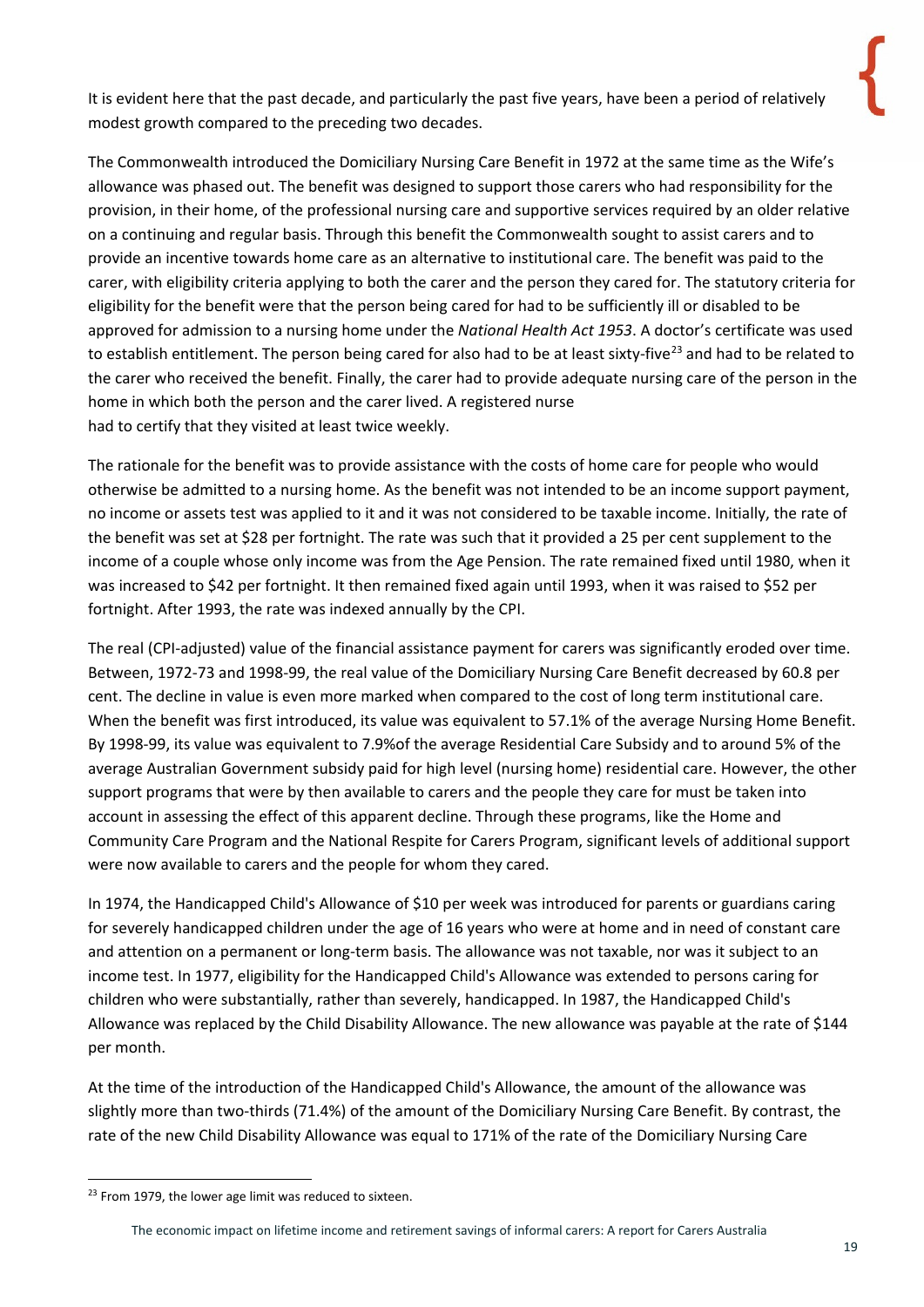Benefit. In 1998, the rate of the Domiciliary Nursing Care Benefit was aligned with the Child Disability Allowance. In 1999, the two payments were combined into the Carer Allowance. The rate of the Carer Allowance is indexed on 1 January each year in line with movements in the CPI.

When the Carer Allowance was first introduced (as the Domiciliary Nursing Care Benefit) its value was equivalent to:

- 25% of the income of a couple whose only income was from the Age Pension;
- 93% of the Australian Government Personal Care Subsidy payable in respect of a person in an approved Aged Person's Hostel;
- 57% of the Australian Government Basic Nursing Home Benefit payable in respect of a person in an approved Nursing Home; and
- 33% of the Australian Government Extensive Nursing Home Benefit payable in respect of a person in an approved Nursing Home and receiving extensive care.

The value of the Carer Allowance has significantly decreased in real time since its introduction and is currently equal to just:

- 10% of the income of a couple whose only income was from the Basic Age Pension;
- 6% of the average Australian Government Basic Care Subsidy payable in respect of a person in an approved Aged Care Home; and
- 1.5% of the average amount payable in respect of a person with a disability living in shared accommodation.

This is a significant decoupling of carer support from government's broader willingness to pay for formal care, or for income support at retirement. There is no coherent policy argument for this, and it appears manifestly unjust. This issue is discussed further below.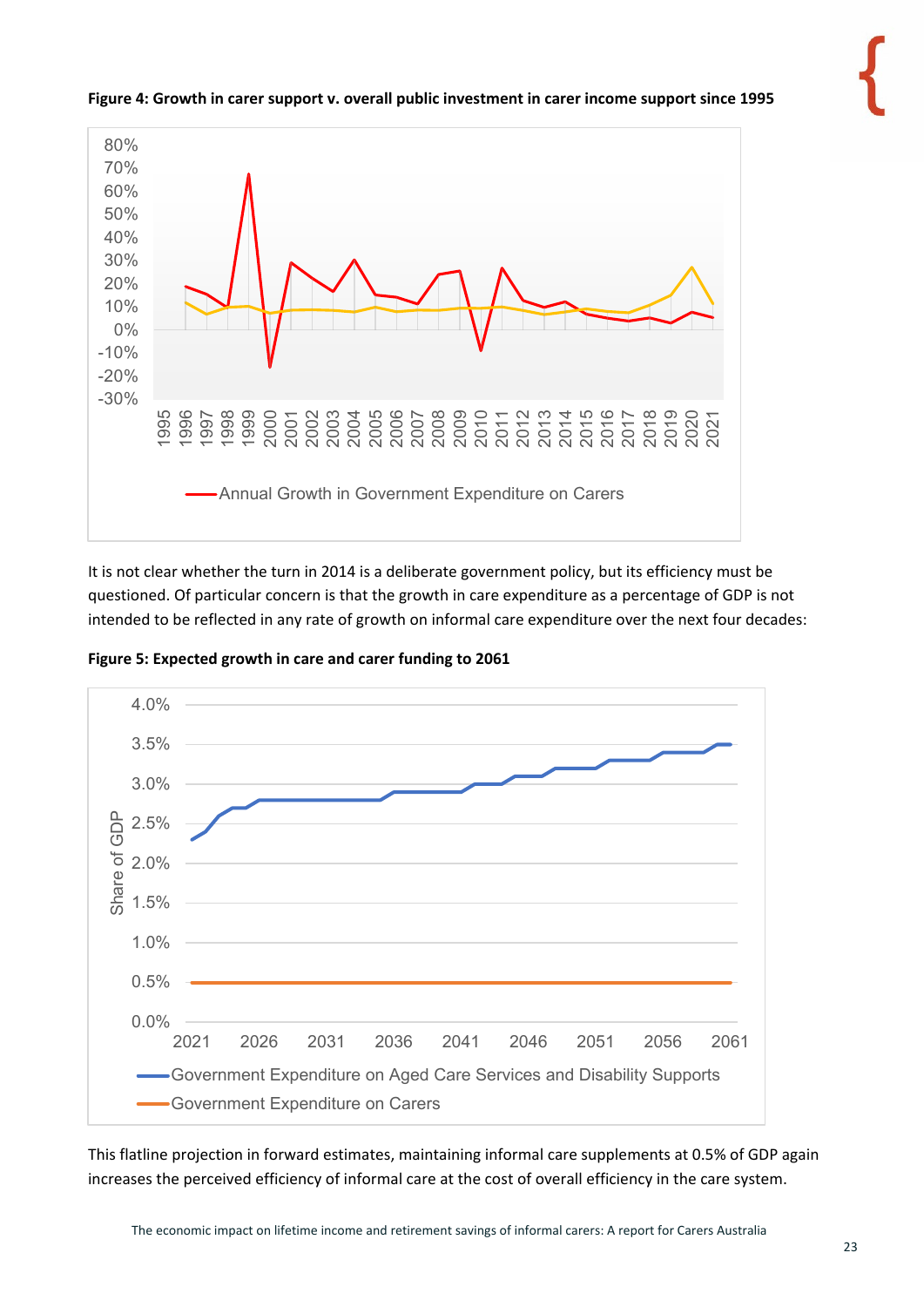# <span id="page-23-0"></span>Theoretical considerations

### <span id="page-23-1"></span>**Dealing with heterogeneity**

Because the model presented in this paper focuses strictly on the financial impacts of a decision to provide (or not provide) informal care, there are essentially five forms of heterogeneity present for those presented with that decision. These are:

- The age at which a person is first presented with demand for informal care;
- The duration over which care is provided:
- The gender of the person (as Australian incomes are unevenly distributed);
- Future work patterns after care;
- The current and expected future income of the person (so what is foregone); and
- What other resources (wealth) the potential carer may have to defray the impact of income losses.

A number of observations are made on each of these. However, as a preliminary note, Evaluate has only looked at informal care demand which reduces capacity to work: while there are many more carers who will provide informal care on weekends or during evenings while otherwise working, this group is not bearing the financial opportunity cost of care to the same extent, and any benefits will be significantly affected by income testing.

First, the age at which a person first becomes a carer has two significant impacts. One is that – as with any age – it is an interruption to career progress. However, the earlier this interruption occurs, the more significant the lifetime impact in terms of income, as the carer will always be one step behind their expected uninterrupted or 'normal' career trajectory. The cumulative effect of this is that total lifetime income will be reduced not only by the cost of the career break, but by an ongoing discount against all future work.

The associated issue is that as the value of superannuation payments are subject to compound interest or other compounding market factors, loss of any superannuation contributions at an earlier age will have a more significant impact at the point of retirement.

Consequently, the model looks principally at lifetime income and superannuation effects depending on age called to care for an extensive range of age cohorts across normal working life, up to age 65.

Duration of care provided further compounds these effects. The longer the interruption, the more income which may be immediately foregone, but equally the greater the discount to future earnings compared to a normal trajectory. Similarly, the longer the interruption, the more profound the impact on retirement savings due to longer periods without superannuation contribution.

Accordingly, the model contains an observed distribution of care duration for each age group, from brief calls to care, through to the remainder of a person's working life. On this, Evaluate assumes that expected duration of care is not a factor affecting decision to care per se: the argument here is that for any individual prospective carer, there is a frequent decision not only as to whether to initially provide care, but whether to continue in that role.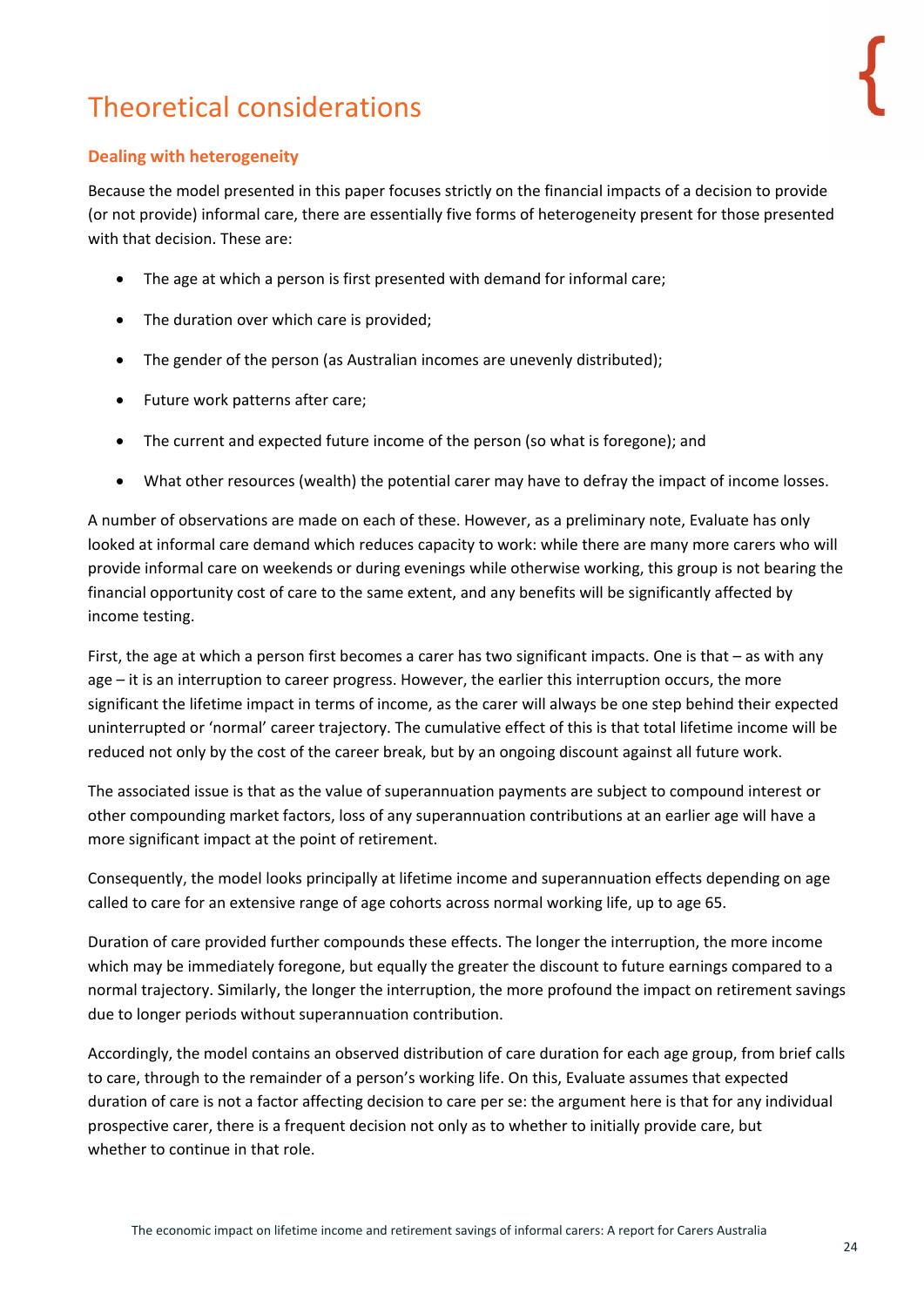With respect to gender, for each age group, the model has two streams: one female and one male. This is not simply relevant to income, but also has implications for future work patterns.

The issue of future work patterns is particularly important. While at the mean, the decision to care is typically accompanied by a significant financial loss, this is unevenly distributed. Accordingly, there is a distribution in the model where those who care and then cease providing informal care, follow a range of trajectories. These are based on observed patterns of employment, and take into account that for some who choose not to meet the demand for informal care, they may in any case face significant periods of unemployment.

A consequence of this is that across the total distribution, there are some people who, despite the immediate cost of care, may be better off in the long term, as caring is a better financial outcome than unanticipated unemployment.

The current and expected future income are what is fundamentally at stake in the decision to provide care, or to reject the call. This financial fulcrum leads to highly asymmetric impacts, which can be illustrated by considering three different examples:

- An extensively educated and highly-remunerated mid-career professional who would be making a very substantial financial sacrifice in order to leave work and provide informal care;
- An unskilled worker at any career stage whose financial loss from agreeing to informal care would be much smaller; and
- An early retiree or long-term unemployed person, whose trade-off is predominantly the opportunity cost of leisure, rather than any measurable financial impact.

The impact of these differential effects on the individual care decision with respect to prevailing prices of informal care is discussed later in this paper: but within the model there is again a very broad distribution of potential sacrifices to be considered.

It is presumed that - ceteris paribus with respect to other costs and benefits of care – those who face a lower financial opportunity cost in terms of both income and retirement savings are more likely to meet demand for informal care. Returning here to the question of justice, this would suggest a compounding effect on persons living in lower socio-economic circumstances, which for those individuals, would be a peculiar form of intergenerational burden. Given that some care demand – particularly that stemming from certain chronic diseases – is asymmetrically distributed, this will also compound the financial impact on poorer Australians.

Finally, there is the question of other resources (wealth) which may affect the care decision. While this is acknowledged, it is not included in the model, though it will have some impact on means testing and income testing (the latter due to investment yield).

#### <span id="page-24-0"></span>**The individual decision to care**

The model described above provides an extensive simulation of the impact of agreeing to care, but does not fully answer the question about how people address that financial impact. As noted, the cost of caring is highly asymmetric, despite means- and income-testing. This asymmetry is illustrated in extensive detail in the model appended to this report.

Focusing on these costs, and the individual decision to provide or not provide informal care in the face of such economic sacrifice, takes us away from the replacement cost approach, toward a focus on opportunity cost.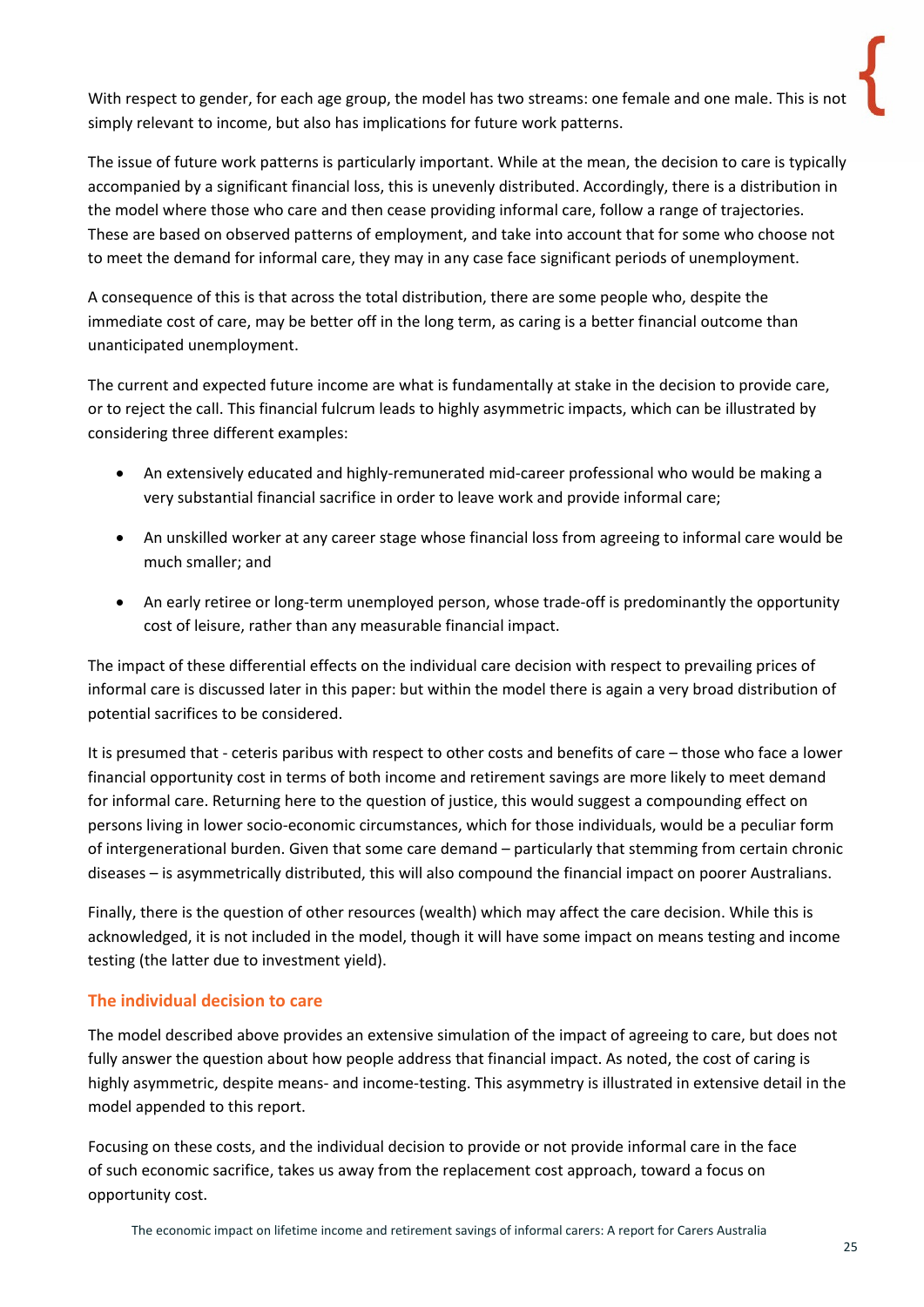Opportunity cost itself is a measure of the relative injustice accorded to informal carers, who bear these losses (foregone income and retirement benefits) directly, but it is not a complete story. As discussed, a comprehensive analysis of the costs and benefits of caring need to take into account other factors, such as carers' health, and the vicarious utility carers may receive from improvements in the health and happiness of those for whom they care.

This then brings us to the contingent valuation approach, which argues that the proper valuation of informal care lies subjectively with actual and prospective informal caregivers. The questions to be asked respectively:

- At what price are informal caregivers willing to accept the responsibility to care for a loved one?; and
- Conversely, what are informal carers willing to pay in order to purchase services which obviate demand for their care services?

These 'willingness to accept' (WTA) and 'willingness to pay' (WTP) measures implicitly capture all the nonfinancial dimensions of the care equation, as discounts and multipliers.

For our purposes, the WTA measure is the important one, but in any case, the most compelling recent research suggests that WTA and WTP are at close to parity.[25](#page-25-1) This is an important observation, because unlike formal care, informal care is not provided on a limited-hours basis: when assessing their own WTP for a marginal hour's reduction in care provided, carers will take into account the total cost of providing care (WTA) and the continuous demand on their time.

Importantly, this continuous demand aspect of informal care strongly argues that the correct comparator in a replacement cost sense is not episodic ambulatory care, but comprehensive residential care. The key to this argument is the recognition that while informal carers may not be constantly providing direct care, they are nonetheless constantly available.

### <span id="page-25-0"></span>**Three measures and three elastic bands**

All of this leads us to three measures for the valuation of informal care with respect to an individual or average carer. These are variously:

- 1. The replacement cost for continuous informal care, which is what may be saved if one more care recipient can be cared for at home. This is the alternative price of residential care. Importantly, this is not a basis for aggregating the total value of informal care currently provided, but is the basis for potential savings from an increase in the rate at which those called to provide informal care meet that demand;
- 2. Opportunity cost, which is the principal study of this paper and its associated model, expressed in terms of income and retirement savings foregone. This permits discussion on how much would need to be spent to improve the short- and long-term lots of individual carers; and
- 3. Contingent valuation, which is the individual or average carer's WTA price.

Each of these is used in the following calculations. The last is the most challenging, as it requires a detailed survey of the preferences of actual and potential carers, which is not currently available. However, there are useful indicative factors in the available literature.

<span id="page-25-1"></span><sup>&</sup>lt;sup>25</sup> Bernard van den Berg et al, "The economic value of informal care: a study of informal caregivers' and patients' willingness to pay and willingness to accept for informal care", *Health Economics*, 2005 (14).

The economic impact on lifetime income and retirement savings of informal carers: A report for Carers Australia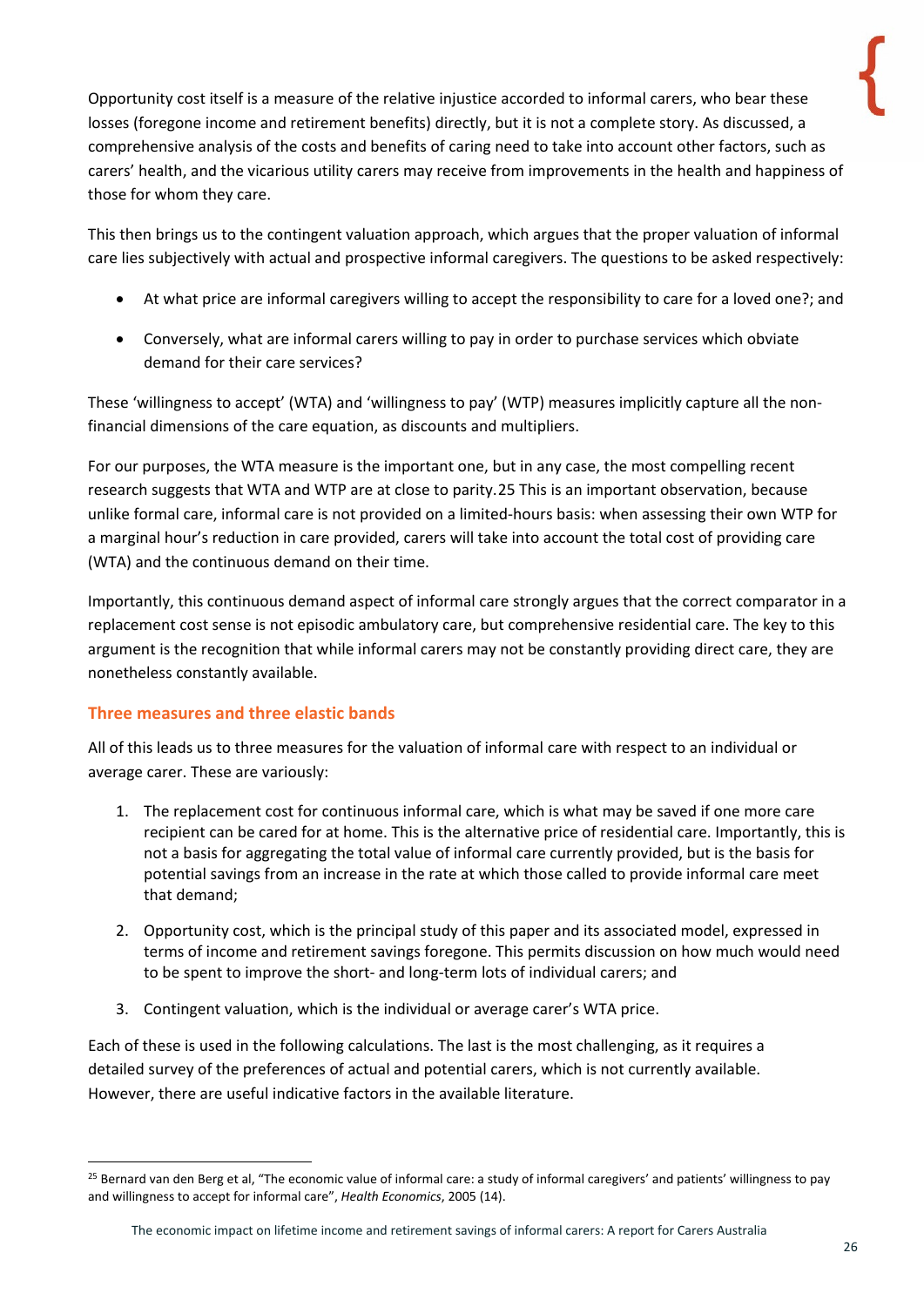The WTA price is most important because it allows for analysis of comparative government funding, to derive some measure of elasticity: this is done by looking at how increases in carer funding – and conversely reductions in the nett impact of caring – affect the rate at which prospective carers will meet care demand.

This is not a well-studied phenomenon. However, a compelling survey-based study from 2010 observes two elasticities, viz.:<sup>[26](#page-26-0)</sup>

- 1. A wage-elasticity of informal care for men at -1.8, which means that a 10% increase in available wages would lead to an 18% reduction in the provision of informal care by men; and
- 2. A much greater wage-elasticity of -3.6 for women, which means that a 10% increase in wages would lead to a 36% reduction in informal care provision by women.

The counter-hypothesis which may be made here is that a 10% reduction in wages should shift the dial in the other direction, increasing willingness to provide care by a similar margin. Accordingly, an increase in carer subsidies by the equivalent of 10% of mean wages should have the same effect, as it reduces income foregone by the same amount.

These calculations are based on data from the Health and Retirement Study carried out at the University of Michigan.<sup>[27](#page-26-1)</sup> This is a longitudinal study of 20,000 Americans, who act in an economy with very different wage structures, health protections and alternative care prices compared to Australia. Consequently, rather than importing these factors to Australia, Evaluate's main conclusion are that it is reasonable to assert both:

- A substantial negative wage elasticity for informal care provision; and
- Translating this to our data, a substantial positive elasticity for reductions in income foregone, through increases in carer subsidies.

In particular, it is reasonable to assume that an expected elasticity of 0.67 will prevail with respect to modest changes in carer income.

Of course, elasticity for any population only occurs at the mean. While demand for care is fairly randomly distributed across the population, as noted above potential carers may have radically different circumstances. We might describe three different bands of elasticity, where changes in potential subsidies have different levels of incentive effect, due to their variation as percentages of income foregone:

- 1. Potential carers who are retired or otherwise expect extensive periods of unemployment, for whom any increase in subsidy is effectively a windfall, and will not affect supply;
- 2. Those at the mean, who make marginal decisions on price as to whether they will meet demand for informal care; and
- 3. Those with higher incomes whose willingness to supply care is not elastic to small percentage changes in prospective income foregone, but more likely dependent on non-financial factors.

This means in turn that there is one group who will supply regardless of an increase in the carer subsidy, because it is not defraying income foregone, and another group for whom such increases will not increase supply.

<span id="page-26-0"></span><sup>&</sup>lt;sup>26</sup> Olena Y Nizalova, "The wage elasticity of informal care supply: Evidence from the health and retirement study", Institute of Labor Economics: IZA Discussion Paper No. 5192, 2010

<span id="page-26-1"></span><sup>&</sup>lt;sup>27</sup> <https://hrs.isr.umich.edu/about> Accessed November 2021.

The economic impact on lifetime income and retirement savings of informal carers: A report for Carers Australia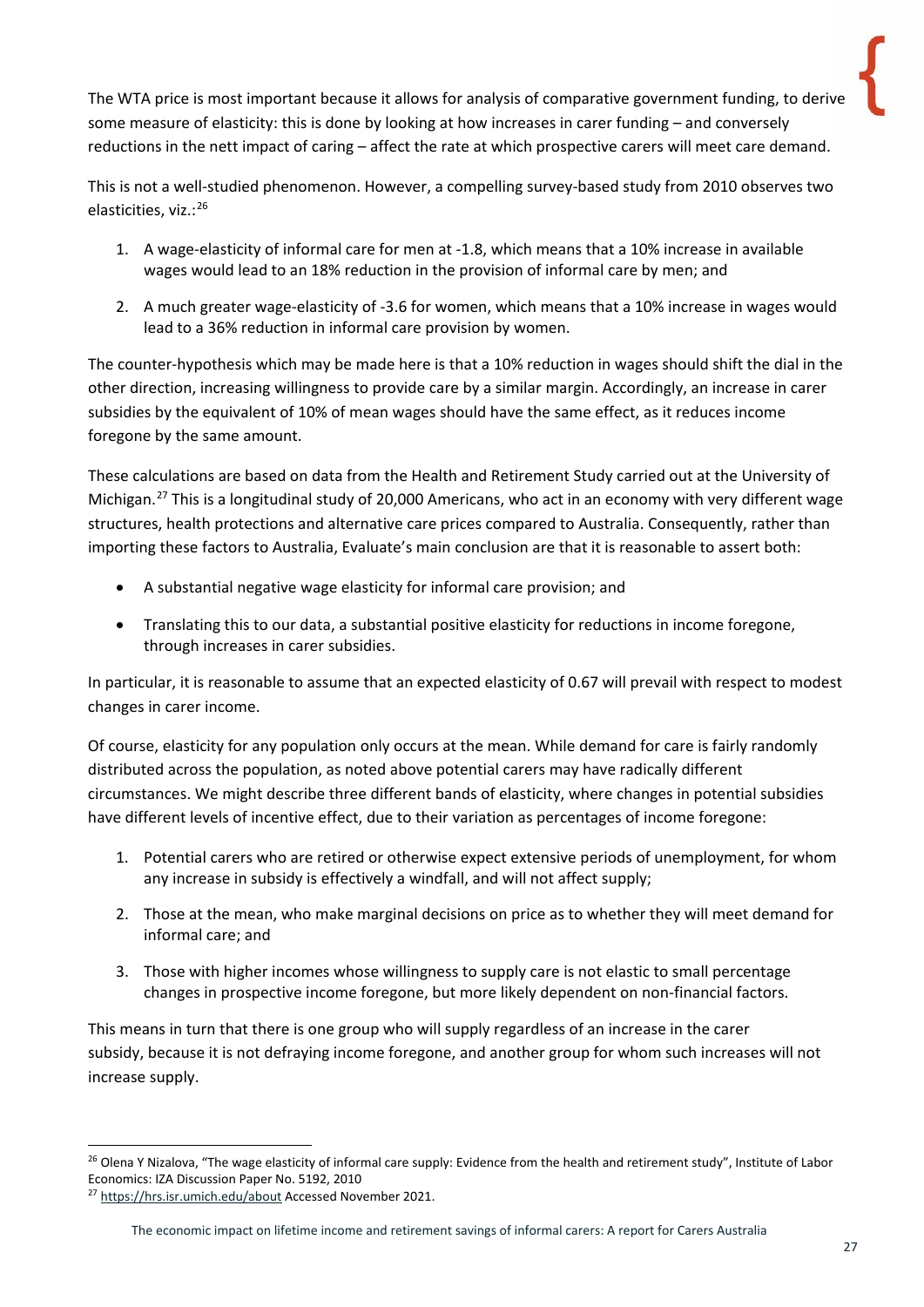On the initial group, some policymakers may see any increase in funding as waste, as it has no incentive effect. In the first instance, this ignores any questions about justice, and also ignores how much more efficient that informal care is compared to the alternative price of formal care. There will still be savings, even if informal care prices are substantially increased.

On the latter, while there is no cost, there is also no effect.

However, at the mean of this distribution, the expected elasticity is sufficient that significant changes to carer payments may be made in a way that is close to fiscally neutral. This is central to the policy options discussed further below.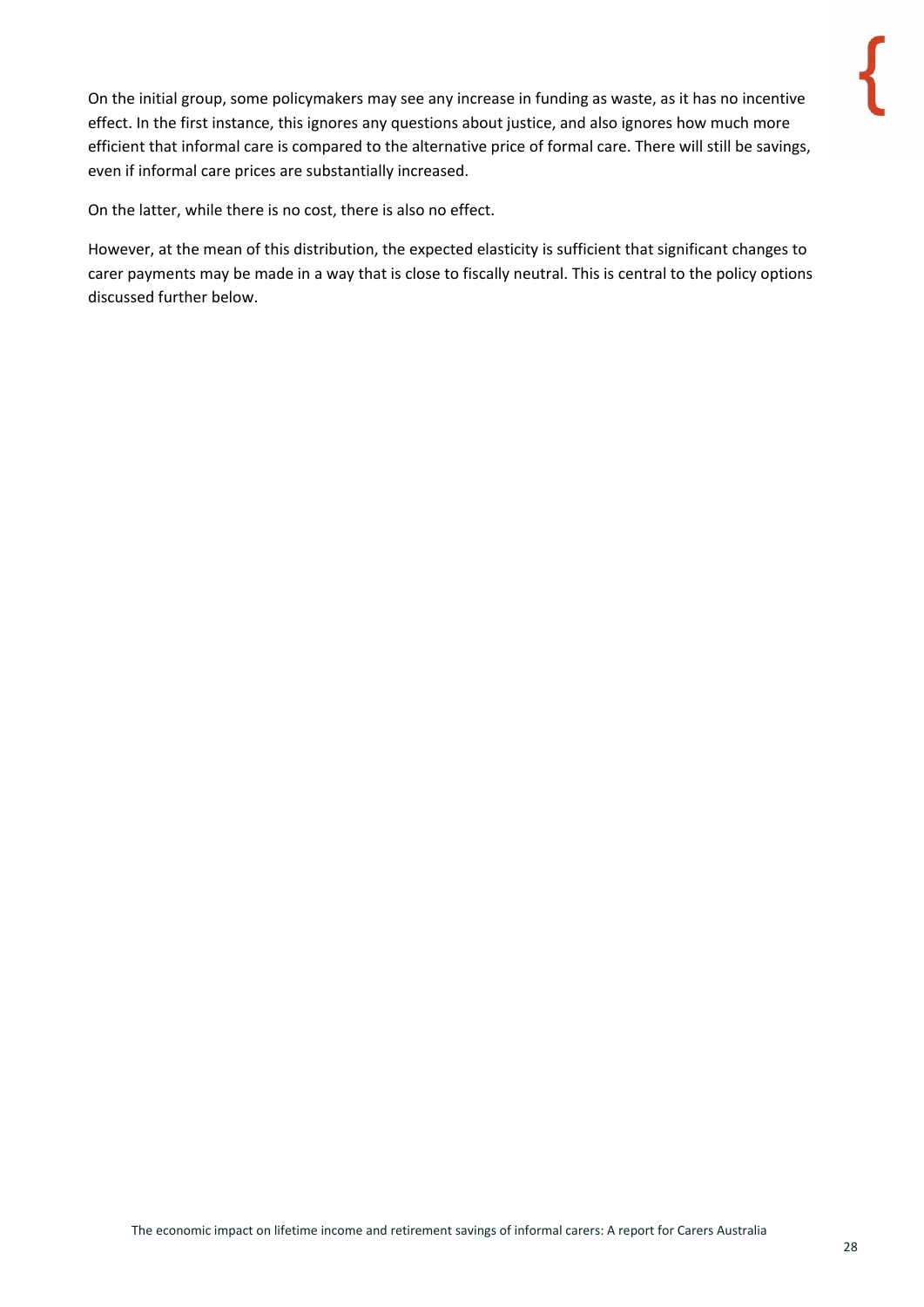# <span id="page-28-0"></span>Micro simulation results

Evaluate estimates that, on average, a primary carer will, as a result of their decision to become a primary carer, face a real reduction in their lifetime earnings during their working life of about \$393,000 and a real reduction in their superannuation balance at age 67 of about \$175,000 (see [Table 1](#page-28-1) below).

|                                            | Average       | 10th       | 25th<br>percentile percentile | Median     | 75th<br>percentile | 90th<br>percentile |
|--------------------------------------------|---------------|------------|-------------------------------|------------|--------------------|--------------------|
| Impact on superannuation balance at age 67 | -\$175.500    | -\$444.500 | -\$216.000                    | -\$90.500  | -\$39.000          | $-519.000$         |
| Impact on lifetime earnings to age 67      | $-$ \$392.500 | -\$940.000 | -\$497.500                    | -\$233,000 | -\$107.500         | -\$48.500          |

#### <span id="page-28-1"></span>**Table 1: Financial Impact of Decision to become a Primary Carer**

This is based on a comprehensive microsimulation which considers the impact of informal care demand for 10,000 Australians, taking into account:

- An observed distribution of different ages when a person is first called to care, between 18 and 65;
- Different pathways and impacts for male and female carers;
- The decision to care or not to care;
- An observed distribution of care durations; and
- An observed distribution of alternative economic pathways for individuals, whether or not they choose to care.

The impact of becoming a primary carer is highly variable (see 6 and 7). For a given gender and age, it is primarily determined by the carer's annual income and superannuation balance at the time that they become a primary carer, and by the length of time that they remain a primary carer. A quarter of people who become primary carers will face a real reduction in lifetime earnings of more than \$497,500 and a real reduction in their superannuation balance at age 67 of more than \$216,000. One in ten people who become primary carers will face a real reduction in lifetime earnings of more than \$940,000 and a real reduction in their superannuation balance at age 67 of more than \$424,500.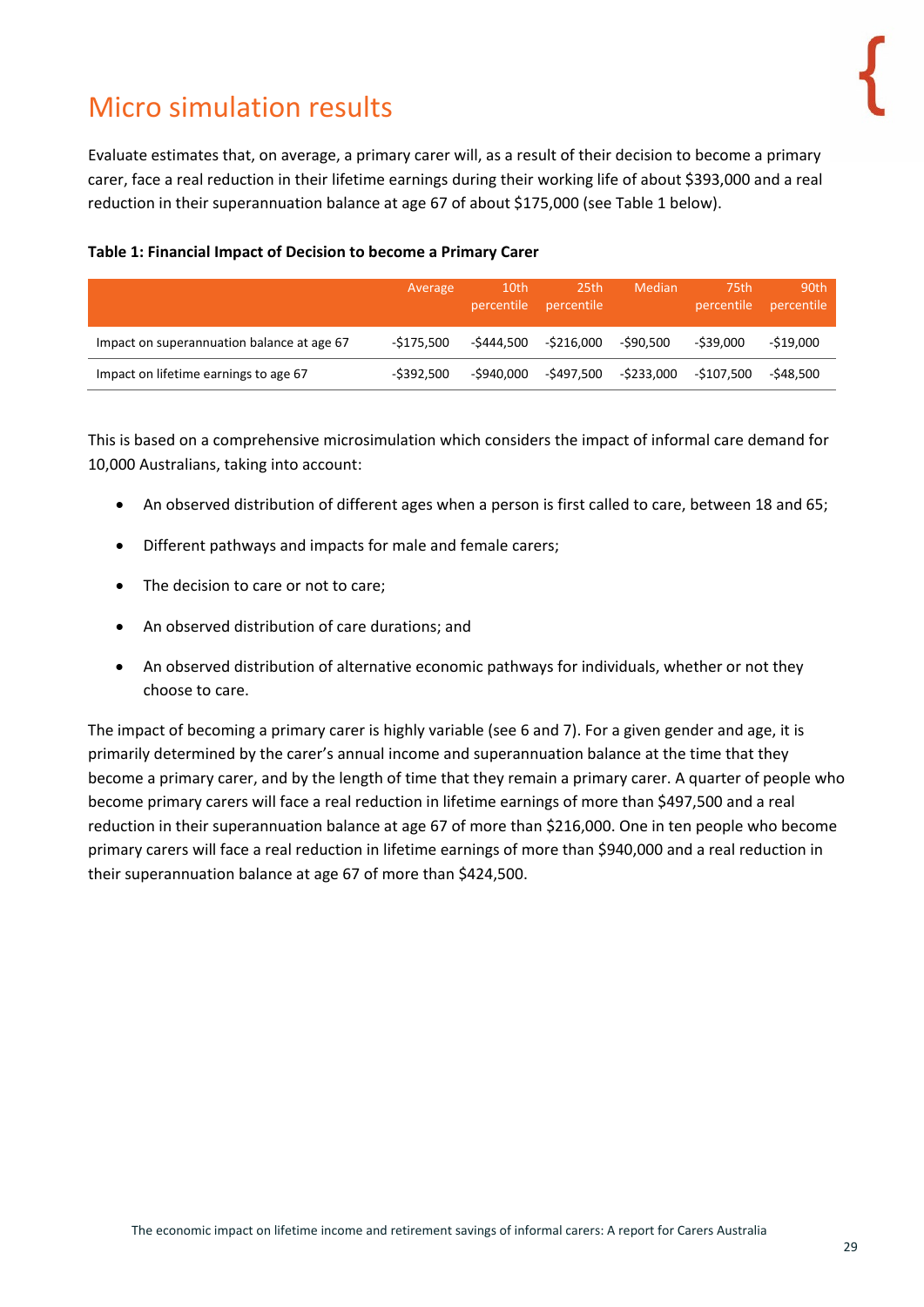#### **Figure 6: NPV Impact on Superannuation Balance at Age 67**



#### **Figure 7: NPV Impact on Lifetime Income to Age 67**



Table 2 sets out the results of a regression analysis that illustrates how the impact of becoming an informal carer on the superannuation balances at age 67 depends on their gender, the age at which they become an informal carer, the number of years for which they are an informal carer and their annual income at the time they become a primary carer. Table 3 similarly sets out the results of a regression analysis that illustrates how the impact of becoming an informal carer on the lifetime income to age 67 also depends on their gender, the age at which they become an informal carer, the number of years for which they are an informal carer and their annual income at the time they become a primary carer.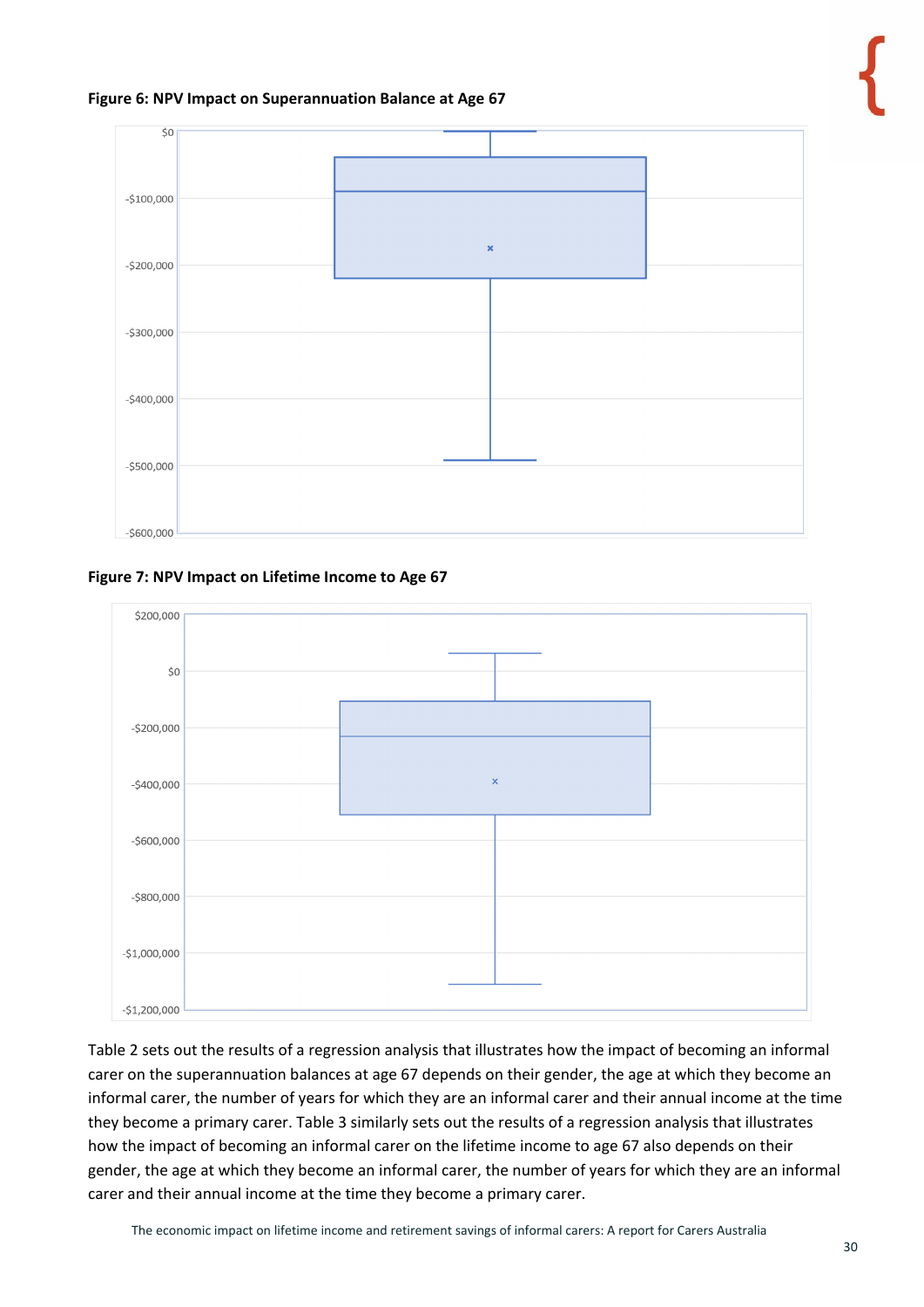#### **Table 2: Regression analysis of the impact of caring on superannuation balances at age 67**

| Multiple R               | 0.80   |
|--------------------------|--------|
| R Square                 | 0.64   |
| <b>Adjusted R Square</b> | 0.64   |
| <b>Standard Frror</b>    | 135361 |
| Observations             | 10000  |

|            | df           | SS                    | МS           | F        | Significance F |
|------------|--------------|-----------------------|--------------|----------|----------------|
| Regression | 4            | $3.26E+14$            | $8.16E + 13$ | 4451.876 | 0              |
| Residual   | 9995         | $1.83E+14$            | $1.83E+10$   |          |                |
| Total      | 10000        | $5.09E+14$            |              |          |                |
|            |              |                       |              |          |                |
|            | Coefficients | <b>Standard Error</b> | t Stat       | P-value  |                |
| Intercept  | $-629,338$   | 7466.408              | $-84.2892$   | 0        |                |
| Gender     | -117,022     | 4581.866              | $-25.5403$   | 0        |                |
| Age        | 12,435.3     | 126.2012              | 98.53548     | 0        |                |

| ∽יהי              | -------   | -------  | -------    |        |
|-------------------|-----------|----------|------------|--------|
| Years caring      | -17.717.6 | 252.2476 | $-70.2388$ |        |
| Income pre caring | 0.312324  | 0.113425 | 2.75357    | 0.0059 |
|                   |           |          |            |        |

#### **Table 3: Regression analysis of the impact of caring on lifetime income to age 67**

| <b>Regression Statistics</b> |           |  |  |  |  |
|------------------------------|-----------|--|--|--|--|
| Multiple R                   | 0.78      |  |  |  |  |
| R Square                     | 0.62      |  |  |  |  |
| <b>Adjusted R Square</b>     | 0.62      |  |  |  |  |
| <b>Standard Frror</b>        | 285,914.4 |  |  |  |  |
| Observations                 | 10001     |  |  |  |  |

|            | df    | SS           | МS           |          | Significance F |
|------------|-------|--------------|--------------|----------|----------------|
| Regression | 4     | $1.31E+15$   | $3.28E + 14$ | 4011.161 |                |
| Residual   | 9995  | $8.17E + 14$ | 8.17E+10     |          |                |
| Total      | 10000 | $2.13E+15$   |              |          |                |

|                   | Coefficients | <b>Standard Error</b> | t Stat     | P-value |  |
|-------------------|--------------|-----------------------|------------|---------|--|
| Intercept         | $-822,151$   | 15770.81              | $-52.1312$ | 0       |  |
| Gender            | $-253,613$   | 9677.979              | $-26.2052$ | 0       |  |
| Age               | 21,899.79    | 266.5667              | 82.15502   | 0       |  |
| Years caring      | $-39,636.3$  | 532.8063              | $-74.3915$ | 0       |  |
| Income pre caring | $-3.84224$   | 0.239581              | $-16.0374$ | 0       |  |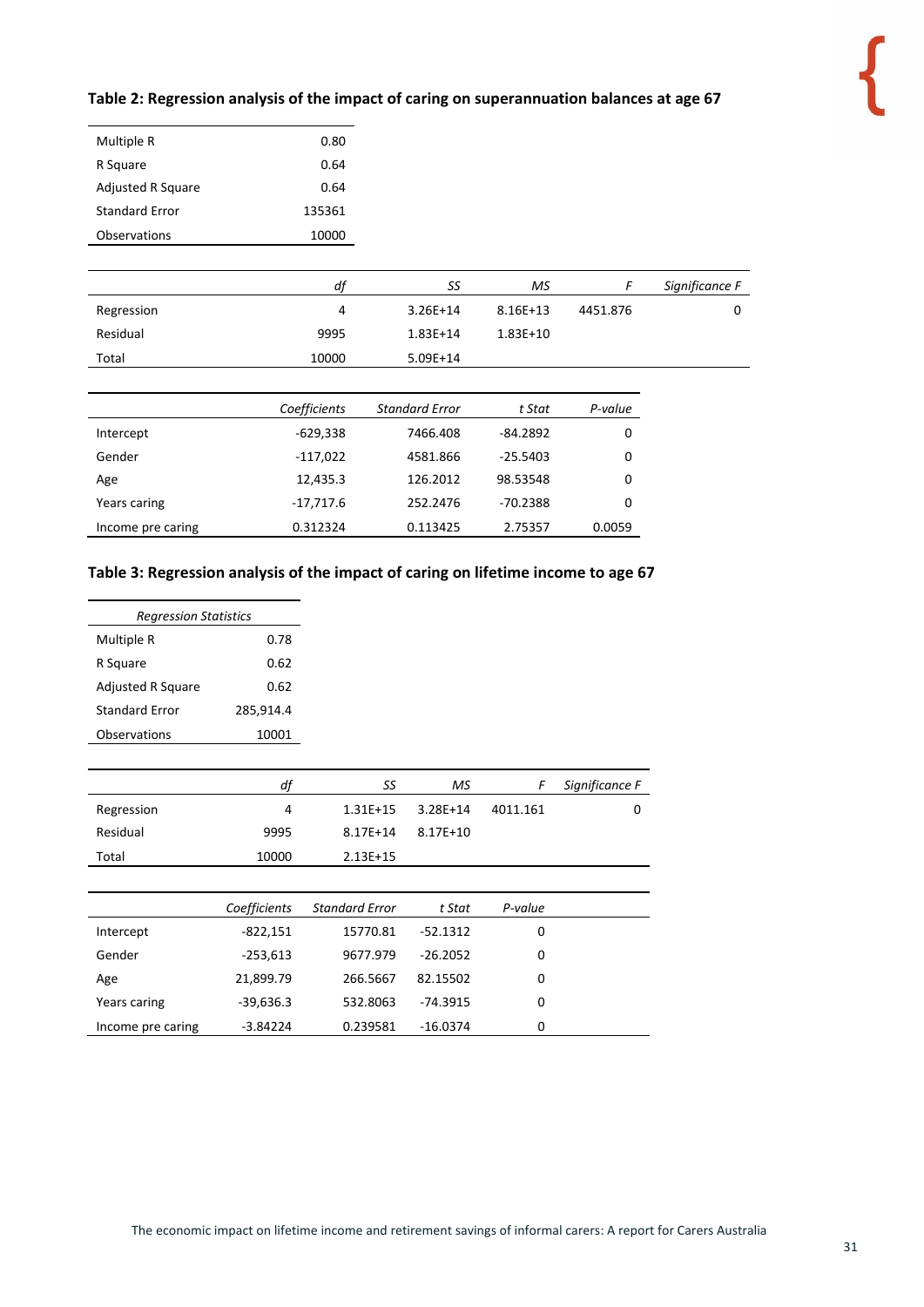On average, the superannuation balance at age 67 of a person who becomes a primary carer is reduced by about \$17,700 for every year that they are a primary carer. Similarly, their lifetime earnings are reduced by \$39,600 for every year that they are a primary carer. The results are every different for men and

women, reflecting their differing annual incomes and superannuation balances at the time they typically become a primary carer. On average, men who become primary carers will have their superannuation balance at age 67 reduced by about \$117,000 more than women who become primary carers. Similarly, their lifetime earnings to age 67 are reduced by about \$254,000 more than women who become primary carers. In the main, this is a function of both gender-based wage disparity and gender-based work patterns in Australia.

The coefficient of the age variable is positive and significant in both regressions. In other words, the younger a person becomes a primary carer the greater the impact that their caring will have on both their superannuation balance at age 67 and their lifetime earnings to age 67. On average, a person who becomes a primary carer at the age of 35, say, and who then remains a primary carer for the same number of years as a person who becomes a primary carer at age 45, will have a superannuation balance at age 67 that is \$124,400 lower than the other primary carer. While a person at 45 is likely to forego more immediate income than a person at 35, the more significant factor here is the loss of early superannuation, which means foregoing substantial growth in retirement assets.

The level of a person's income before they become an informal carer also has a statistically significant effect on the impact of becoming a personal carer on superannuation balances at age 67 and lifetime incomes to age 67. Not surprisingly, the higher paid a person is before they become a primary carer the larger the impact that the caring will have on their superannuation balances at age 67 and lifetime incomes to age 67.

Any reduction in superannuation balance at age 67 can have flow on impacts of government expenditure in retirement. Indeed, depending on the other assets and income held by the individual, a reduction in superannuation balance at age 67 of \$175,000 would increase eligibility for age pension by about \$20,400 per year. Given that life expectancy at age 67 is currently 20.5 years (weighted for the gender balance of the population of informal carers), this equates to an average lifetime increase in expenditure by the Australian Government on the Age Pension for each primary carer of about \$279,500.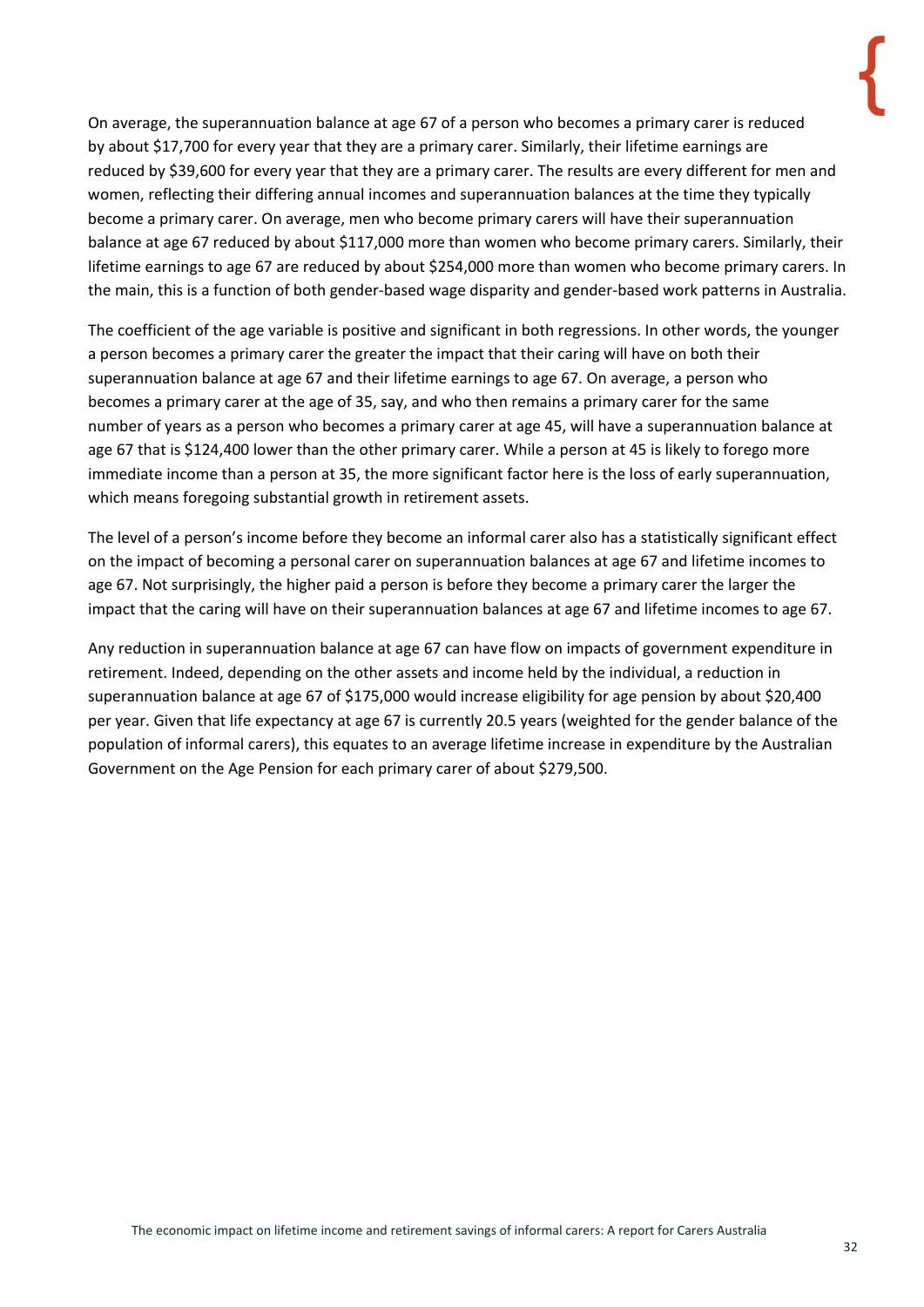# <span id="page-32-0"></span>Potential policy solutions

### <span id="page-32-1"></span>**Policy Option 1 – Government pays Superannuation Guarantee Contribution on the Carer Payment**

This scenario examines the impact of the Government paying into the superannuation accounts of primary carers based on the amount of Carer Payment that they receive.

Against current policy, this change would have a significant impact on the superannuation balances of primary carers at age 67. On average, the policy would increase those superannuation balances by about \$52,500. For one in four primary carers it would increase their superannuation balance at age 67 by more than \$66,000. For one in ten carers it would increase their superannuation balance at age 67 by more than \$122,500 (see 4).

#### **Table 4: Impact of Policy Option 1 – Superannuation on Carer Payment**

|                                               | Average  | 10th<br>percentile | 25th<br><b>percentile</b> | Median   | 75th<br>percentile | 90th<br><b>percentile</b> |
|-----------------------------------------------|----------|--------------------|---------------------------|----------|--------------------|---------------------------|
| Impact on superannuation balance at<br>age 67 | \$52,500 | \$8,000            | \$14.500                  | \$30,500 | \$66,000           | \$122,500                 |

Based on the 2021 budget,<sup>[28](#page-32-2)</sup> for the 2022-23 financial year, given an expected total expenditure on the Carer Payment of \$6.780 billion, and at an SGC rate of 10.5%, the first-year cost of this measure would be \$711.9 million. While this is not insignificant, it pales next to projected expenditure increases for formal care services. Per the discussion below, on a lifetime cost basis, there is an actual saving from this measure.

On average, this change in policy would close the superannuation deficit that arises from making the decision to become a primary carer by about 37%. Moreover, as Figure 8 shows, the impact of the policy increases in relative as well as absolute terms the longer a person is a primary carer. Of course, in absolute terms the increase in the superannuation balance because of this policy change would be much higher for those who cared for longer. The regression analysis reported above, showed that, on average, each year of caring reduced the superannuation balance at age 67 by \$17,800. A person who cared for one year would have a superannuation balance at age 67 that was \$7,200 higher than it would otherwise be as a result of this policy (which would offset 27.8% of the loss in superannuation that they suffered because they became a carer). A person who was a carer for twenty years would on average have a superannuation balance at age 67 that was \$99,000 higher than it would otherwise be as a result of this policy (which would offset 40.7% of the loss in superannuation that they suffered because they became a carer).

<span id="page-32-2"></span><sup>&</sup>lt;sup>28</sup> [https://www.dss.gov.au/about-the-department/publications-articles/corporate-publications/budget-and-additional-estimates](https://www.dss.gov.au/about-the-department/publications-articles/corporate-publications/budget-and-additional-estimates-statements-budget-2020-21/portfolio-budget-statements-2020-21-budget-related-paper-no-112)[statements-budget-2020-21/portfolio-budget-statements-2020-21-budget-related-paper-no-112](https://www.dss.gov.au/about-the-department/publications-articles/corporate-publications/budget-and-additional-estimates-statements-budget-2020-21/portfolio-budget-statements-2020-21-budget-related-paper-no-112) Accessed November 2021.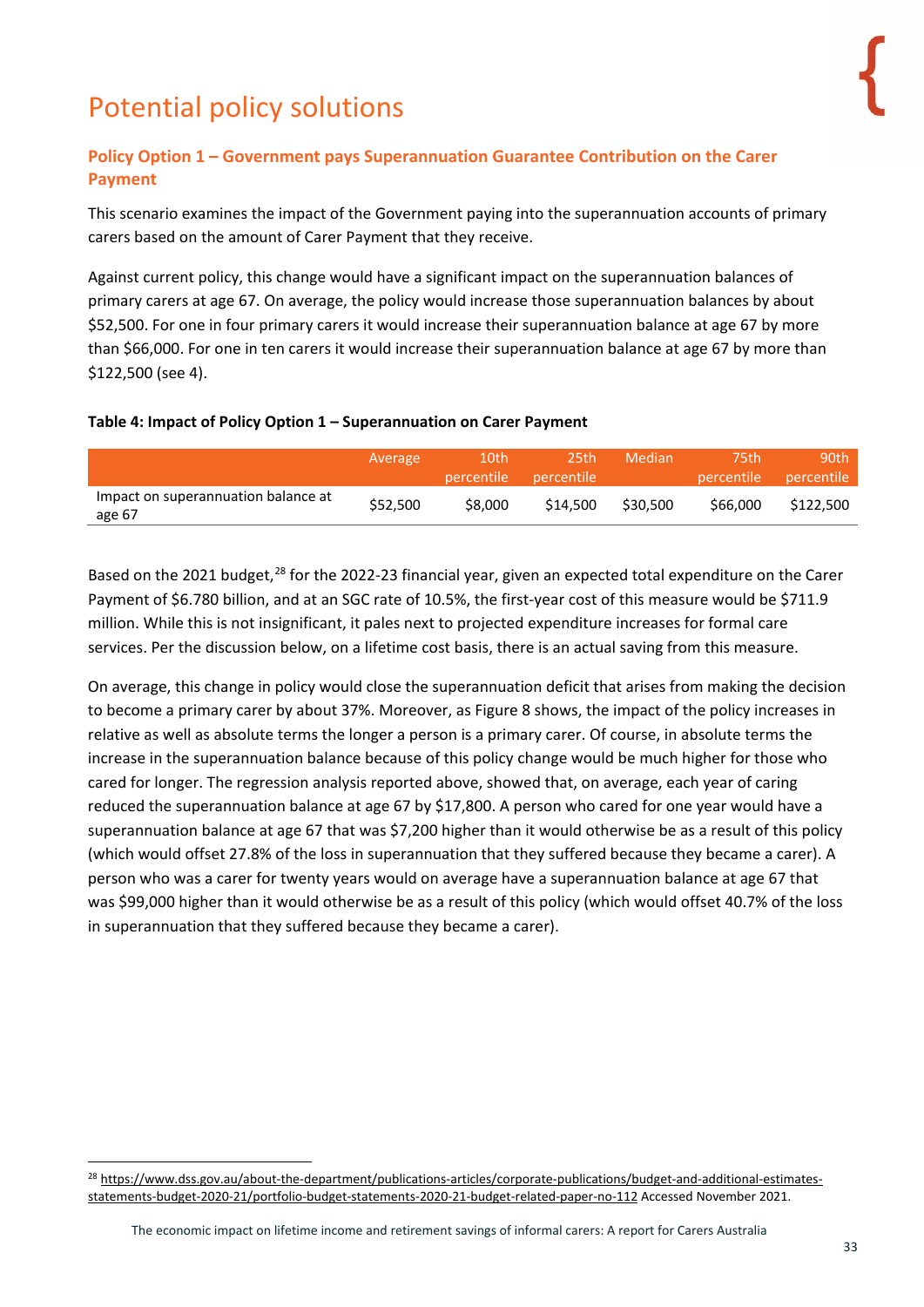#### **Figure 8: Relative Impact on Superannuation Balance of Policy Option 1, \$ by Years of Caring**



As noted above, any change in the superannuation balance at age 67 has a potential impact on the amount of age pension for which a person can be eligible. Increasing a superannuation balance at age 67 by about \$52,500 has the potential to reduce age pension costs to the Commonwealth over the person's remaining lifetime by up to \$84,000. This is significantly more than the costs of paying superannuation on Carer Payments, which would cost the Commonwealth only \$18,000 over the carer's lifetime.

While it is true that for many carers the age pension savings that would be realised because of the increase in the superannuation balance would be less than the maximum possible of \$84,000 (because those carers have other income and assets at retirement) it is most likely true (given that 66.7% of age pension are in recipient of the full age pension and that only 14.7% of age pensioners have their pension entitlement determined by the assets test) that the savings in age pension generated by the higher superannuation balances would on average more than offset the additional expenditure by the Commonwealth on superannuation contributions.

### <span id="page-33-0"></span>**Policy Option 2 – Increase the Carer Allowance**

This scenario examines the impact of the Government increasing the level of Carer Allowance. This change lever has been chosen in preference to an increase in the Carer Payment because the Carer Payment is an income support payment and its settings align with other income support payments. The Carer Allowance, on the other hand, is intended to compensate the primary carer for the financial impact of the decision to be a carer and so is the appropriate policy instrument to adjust that compensation.

In this regard, it should be noted (as discussed above) that when the Carer Allowance was first introduced (as the Domiciliary Nursing Care Benefit) its value was equivalent to:

- 25% of the income of a couple whose only income was from the Age Pension;
- 93% of the Australian Government Personal Care Subsidy payable in respect of a person in an approved aged person's hostel;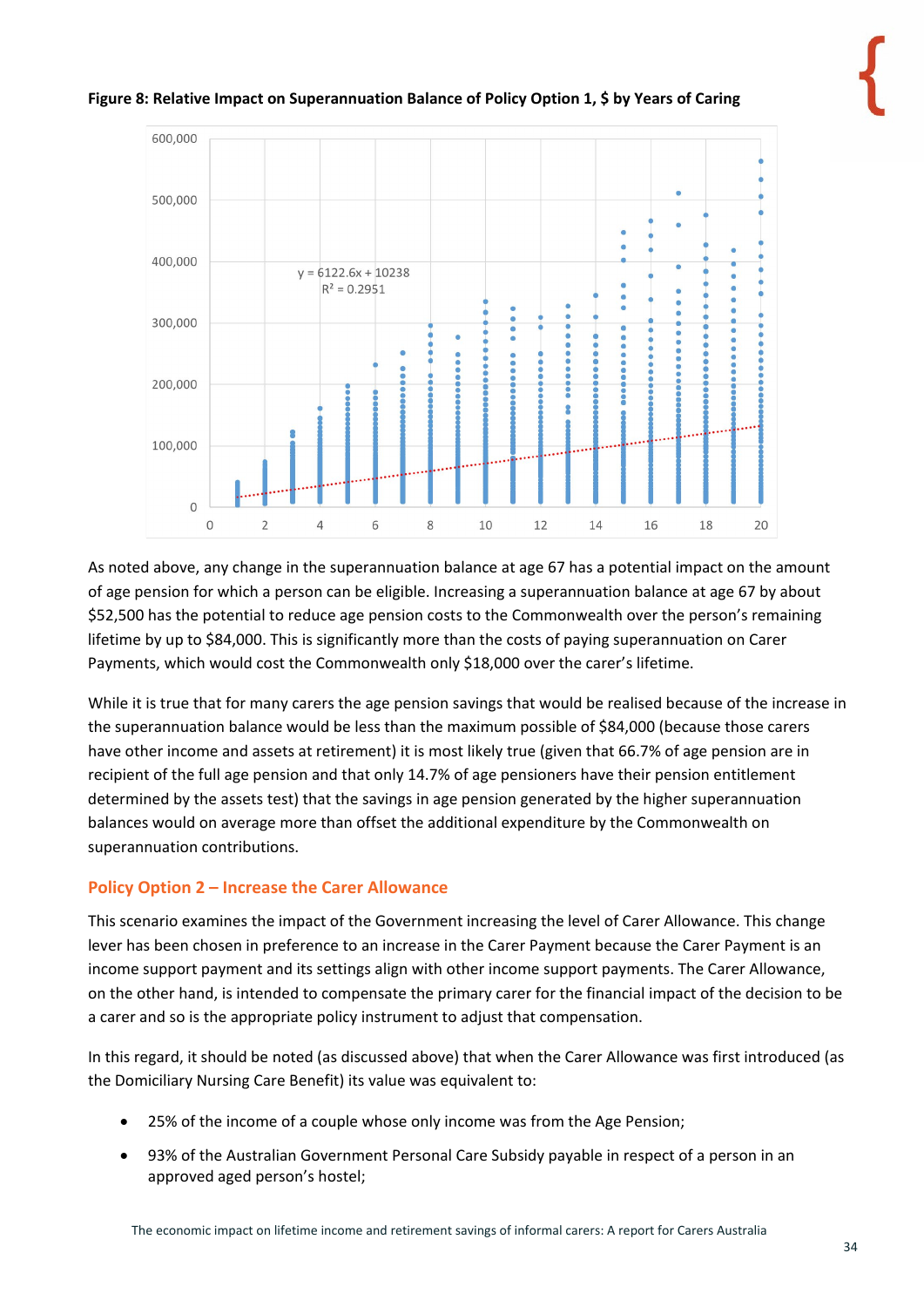- 57% of the Australian Government Basic Nursing Home Benefit payable in respect of a person in an approved Nursing Home; and
- 33% of the Australian Government Extensive Nursing Home Benefit payable in respect of a person in an approved nursing home and receiving extensive care.

The amount of the Carer Allowance is currently equal to just:

- 10% of the income of a couple whose only income was from the Basic Age Pension; and
- 6% of the average Australian Government Basic Care Subsidy payable in respect of a person in an approved Aged Care Home; and
- 1.5% of the average amount payable in respect of a person with a disability living in shared accommodation.

The following policy option is considered in this scenario:

- Increasing the Carer Allowance by 150% for those who are in receipt of the Carer Allowance but not the Carer Payment to return its relativity to 25% of the income of a couple whose only income was from the Basic Age Pension; and
- Increasing the Carer Allowance by 475% for those who are in receipt of the Carer Payment to return its relativity to 33% of the average Australian Government Basic Care Subsidy payable in respect of a person in an approved Aged Care Home. This would acknowledge the need for high-intensity care.

The impact of these possible changes on the lifetime earnings of primary carers at age 67 are set out in Table 5 in absolute terms.

#### **Table 5: Impact of Policy Option 2 – Increase the Carer Allowance**

|                                            | Average  | 10th    | 25th.<br>percentile percentile | Median   | 75th     | 90th<br>percentile percentile |
|--------------------------------------------|----------|---------|--------------------------------|----------|----------|-------------------------------|
| Impact on lifetime earnings to age 67 of a | \$31,500 | \$5,000 | \$10,500                       | \$25.500 | \$46,500 | \$67.000                      |
| 150% increase in the Carer Allowance       |          |         |                                |          |          |                               |

On average, increasing the Carer Allowance by 475% would offset 31.0% of the loss in lifetime income to age 67 that a primary carer would face as a result of the decision to become a primary carer. Moreover, one in four primary carers would recover more than 55% of the loss in lifetime income to age 67 that they would face because they became a primary carer.

Alternatively, increasing the Carer Allowance by 150% would only offset 9.6% of the loss in lifetime income to age 67 that a primary carer experiences. Only one in ten primary carers would recover more than 25% of the loss in lifetime income to age 67 that they would face because they became a primary carer.

The direct costs of increasing the Carer Allowance in the first year from the 2022-23 estimate of \$2.445 billion<sup>[29](#page-34-0)</sup> (noting that 48% of Carer Allowance recipients receive the Carer Payment) would be:

• \$1.907 billion for a 150% increase in the Carer Allowance to return it to parity with 25% of a couple's basic age pension, for those who are in receipt of the Carer Allowance but not the Carer Payment; and

<span id="page-34-0"></span><sup>29</sup> Ibid., combination of Adult and Child Carer Allowance budgets.

The economic impact on lifetime income and retirement savings of informal carers: A report for Carers Australia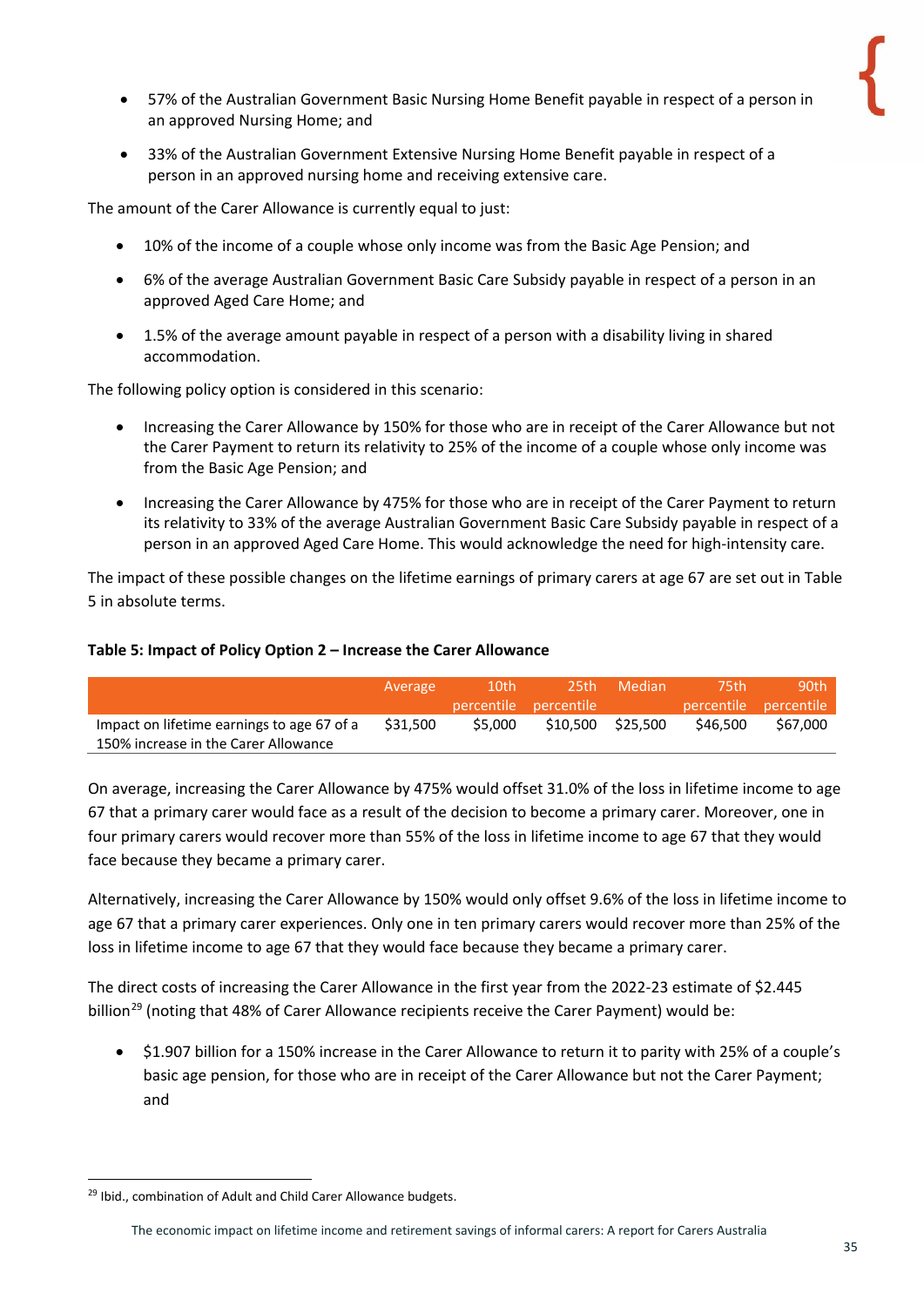• \$5.575 billion for a 475% increase in the Carer Allowance to return it to parity with 33% of the formal care price for an aged care resident, for those who are in receipt of the Carer Payment.

These are certainly expensive options, though they have the effect of reinstating some measure of relationship between carer subsidies and other pensions and care expenditure. While they are far from complete, either would significantly assist in reducing the financial burden which is randomly and exogenously allocated to those called to care.

Finally, the expenditure projected above is not entirely incremental, because as carer income increases, more people presented with demand for informal care will choose to provide that care.

Given the elasticities of demand discussed above it is likely that the number of people willing to be primary carers would increase as a result of the increase in the Carer Allowance. If we use a low wage-elasticity supply for care of 0.67, this will increase the number of carers who would qualify as Carer Payment recipients by 16.8% and of carers who only quality for the Care Allowance by 5.3%.

This would in turn lead to:

- An increase of \$9.925 billion in overall expenditure, including the 475% and 150% increases for existing carers; but
- Savings from new informal carers in lieu of replacement formal care of \$4.569 billion;
- Meaning that the nett cost of these measures would be \$5.357 billion.

This is assuming a much lower wage-elasticity rate than that recorded in the literature. Evaluate has selected a low nominal rate because of the observed heterogeneity discussed at length above. While much higher elasticities are observed from survey of existing carers, it is likely that those currently choosing not to care are less responsive to changes in relative wages.

If however we were to use the male lower bound observed elasticity of 1.8 then the increase in carers would be 45.4% for Carer Payment recipients and 14.3% for Carer Allowance only recipients.

The consequence of this would be a net cost of these measures of only \$1.744 billion.

Finally, following the observation that 71.8% of carers are female, then a weighted average of the lower elasticity bounds of 1.8 for males and 3.6 for females gives us a figure of 3.09.

If this were to prevail, then we could expect the increase in carers to be 77.9% and 24.6% respectively. This would in turn provide net savings of \$2.369 billion.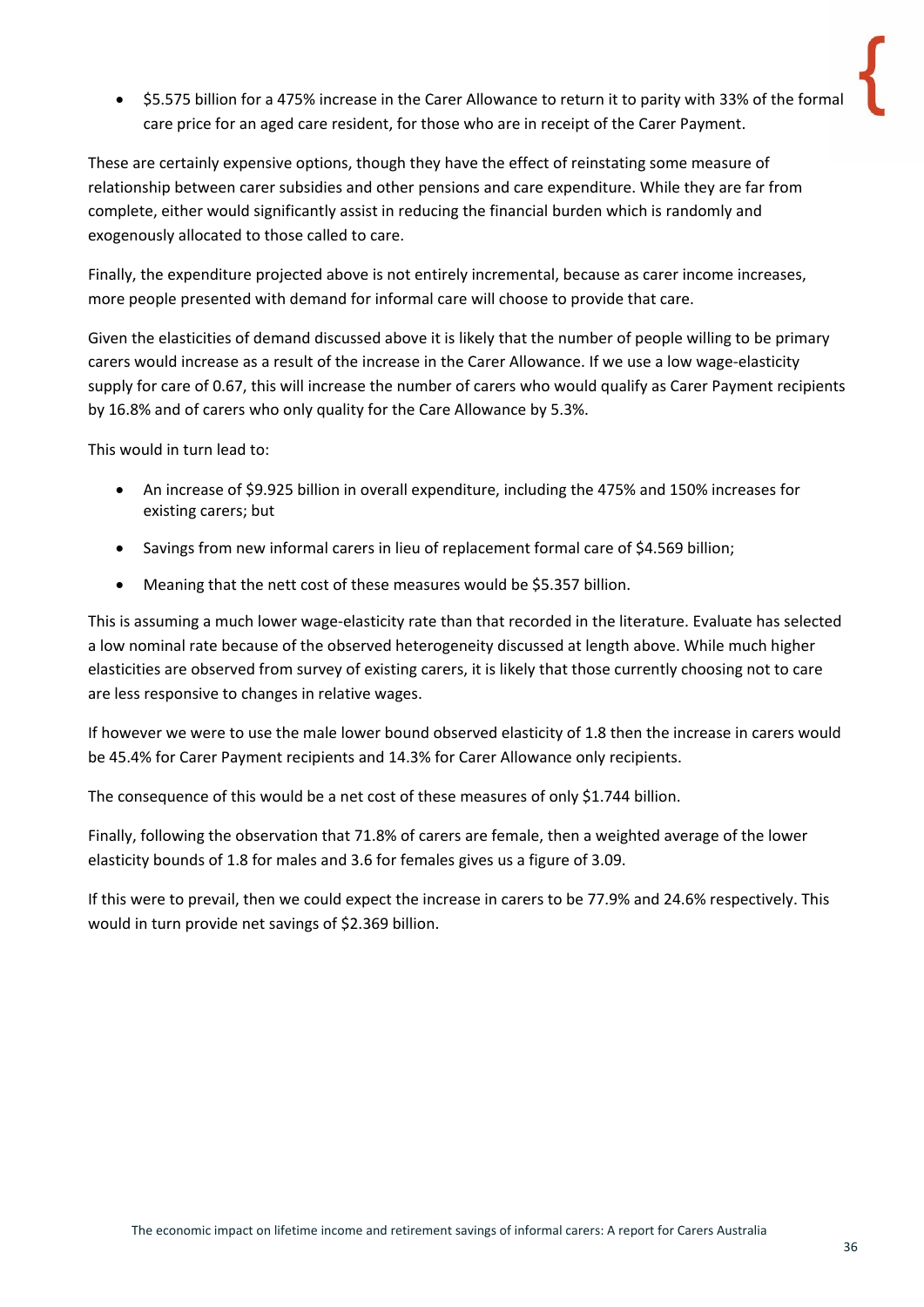### **Table 6: Summary of Sensitivity testing of Policy Option 2 – Increase the Carer Allowance**

| Average Income forgone because of caring                 | \$392,500          |                    |                    |                    |
|----------------------------------------------------------|--------------------|--------------------|--------------------|--------------------|
| Average Income returned by measure                       | \$99,000           |                    |                    |                    |
| <b>Share returned</b>                                    | 25.2%              |                    |                    |                    |
|                                                          |                    |                    |                    |                    |
| <b>Assumed Elasticity of Supply</b>                      | 67%                | 100%               | 180%               | 309%               |
| Impact on Supply of Carer Payment Recipients             | 16.8%              | 25.2%              | 45.4%              | 77.9%              |
| Impact on Supply of Carer Allowance only Recipients      | 5.3%               | 8.0%               | 14.3%              | 24.6%              |
|                                                          |                    |                    |                    |                    |
| <b>Current 2022-23 Estimate</b>                          |                    |                    |                    |                    |
| Carer Payment                                            | \$6.8 <sub>b</sub> | \$6.8 <sub>b</sub> | \$6.8 <sub>b</sub> | \$6.8b             |
| Carer Allowance paid to Carer Payment recipients         | \$1.2 <sub>b</sub> | \$1.2 <sub>b</sub> | \$1.2 <sub>b</sub> | \$1.2 <sub>b</sub> |
| Carer Allowance paid to other carers                     | \$1.3 <sub>b</sub> | \$1.3 <sub>b</sub> | \$1.3 <sub>b</sub> | \$1.3 <sub>b</sub> |
|                                                          |                    |                    |                    |                    |
| <b>Extra Payments to existing recipients of payments</b> |                    |                    |                    |                    |
| Carer Payment                                            |                    |                    |                    |                    |
| Carer Allowance paid to Carer Payment recipients         | \$5.575b           | \$5.575b           | \$5.575b           | \$5.575b           |
| Carer Allowance paid to other carers                     | \$1.907b           | \$1.907b           | \$1.907b           | \$1.907b           |
|                                                          |                    |                    |                    |                    |
| Payments to new Carers attracted by higher payments      |                    |                    |                    |                    |
| Carer Payment                                            | \$1.140b           | \$1.710b           | \$3.078b           | \$5.284b           |
| Carer Allowance paid to Carer Payment recipients         | \$1.135b           | \$1.702b           | \$3.064b           | \$5.259b           |
| Carer Allowance paid to other carers                     | \$0.169b           | \$0.253b           | \$0.456b           | \$0.782b           |
|                                                          |                    |                    |                    |                    |
| Total new payments to carers                             | \$9.925b           | \$11.147b          | \$14.079b          | \$18.808b          |
| Direct services replaced by new Carers                   | \$4.569b           | \$6.853b           | \$12.336b          | \$21.176b          |
| <b>NET COST TO GOVERNMENT</b>                            | \$5.357b           | \$4.294b           | \$1.744b           | $-52.369b$         |
|                                                          |                    |                    |                    |                    |
| <b>MEMORANDUM ITEMS</b>                                  |                    |                    |                    |                    |
| Direct services replaced by all carers                   | \$46.745b          | \$49.029b          | \$54.512b          | \$63.353b          |
| <b>Total Payments to Carers</b>                          | \$19.150b          | \$20.372b          | \$23.304b          | \$28.033b          |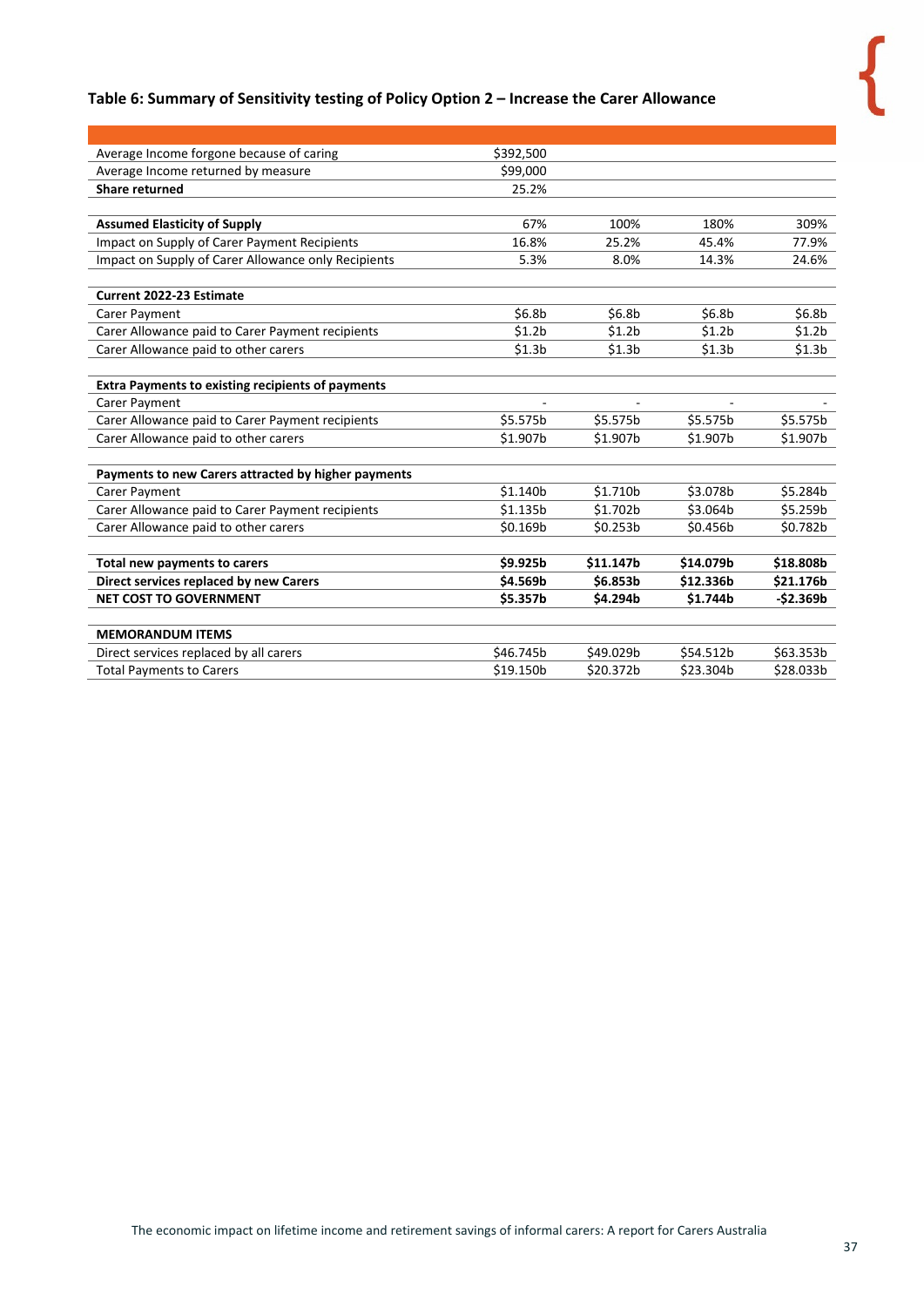# <span id="page-37-0"></span>Further Calculations

The model which underpins this paper is a functional microsimulation which can produce alternative selected data, and can test the impact of other funding measures on both lifetime income and superannuation effects.

As examples:

- If there is a concern about the impact on a particular cohort, e.g. women between the ages of 45-55, parameter-specific impact data can be produced; or
- If there is interest in testing the adjustment another element of carer subsidies, or using a different multiplier on the Carer Allowance, this can equally be produced by the current model.

Similarly, changes in eligibility rules or other regulations can be modelled, by translating them into financial impacts and their distributions.

As a standard measure, the model should be updated as actual policy measures are implemented, or adjustments are made to prices, e.g. for annualised CPI increases.